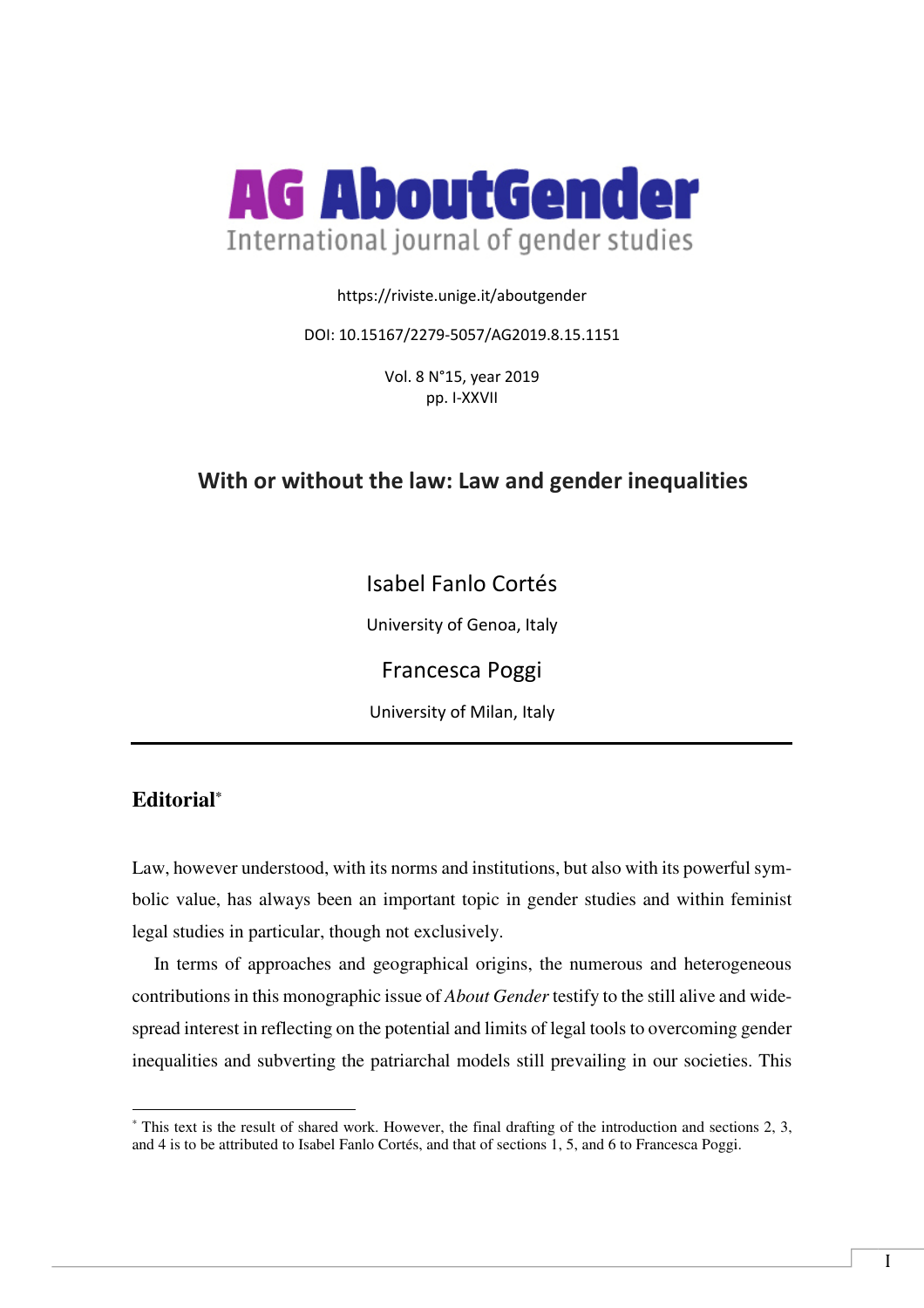reflection is even more urgent today in light of the amplification of conservative surges that take women's freedom, as well as "non-conforming" gender identities and sexual orientations, as prime targets of policies that mark a setback for achievements by now considered acquired.

Within this framework, the law emerges as an object of analysis full of ambivalence. As a social phenomenon closely linked to other cultural events, some people argue that it has historically contributed to reproduce and legitimize, if not establish, the hierarchical gender relations defined by male power. Even if considered in a more charitable light – that conveyed by the influential liberal tradition of declarations of rights and 19<sup>th</sup> century codes – the law is still considered responsible for having conferred the character of (false) impartiality and neutrality on specific ideological and political positions (Loretoni 2002, 408). On the other hand, the recognition of its crucial role in the allocation of political and economic resources makes it, in the eyes of most people, a powerful weapon, a necessary interlocutor even when what is at stake is the improvement of the living conditions of women and of all those subjectivities that escape the anthropological model of the socalled possessive individualism (typically centered on a male, adult, white, heterosexual, able-bodied, independent individual) that so much permeated the so-called Western legal structures (MacPherson 1967).

### **1. Feminisms and the law: an ambivalent relationship**

The ambivalent nature of the law – its being both a means of reproducing social inequalities and oppression and a means of reform and protection – is reflected in the very relationship that various feminisms have with it. If a very wide and heterogeneous area of the feminist movement sees the law as an indispensable tool to fight gender discrimination and achieve full equality, another equally conspicuous area looks at legal tools with distrust or open hostility.

Historically, the first camp, the reformist one, has been claimed by equality feminism or first wave feminism: still today, however, this represents the dominant trend, wellrooted both in the so-called "global feminism" – think of authors like Catharine MacKinnon, Martha A. Fineman, and Martha Nussbaum – and in the context of the new post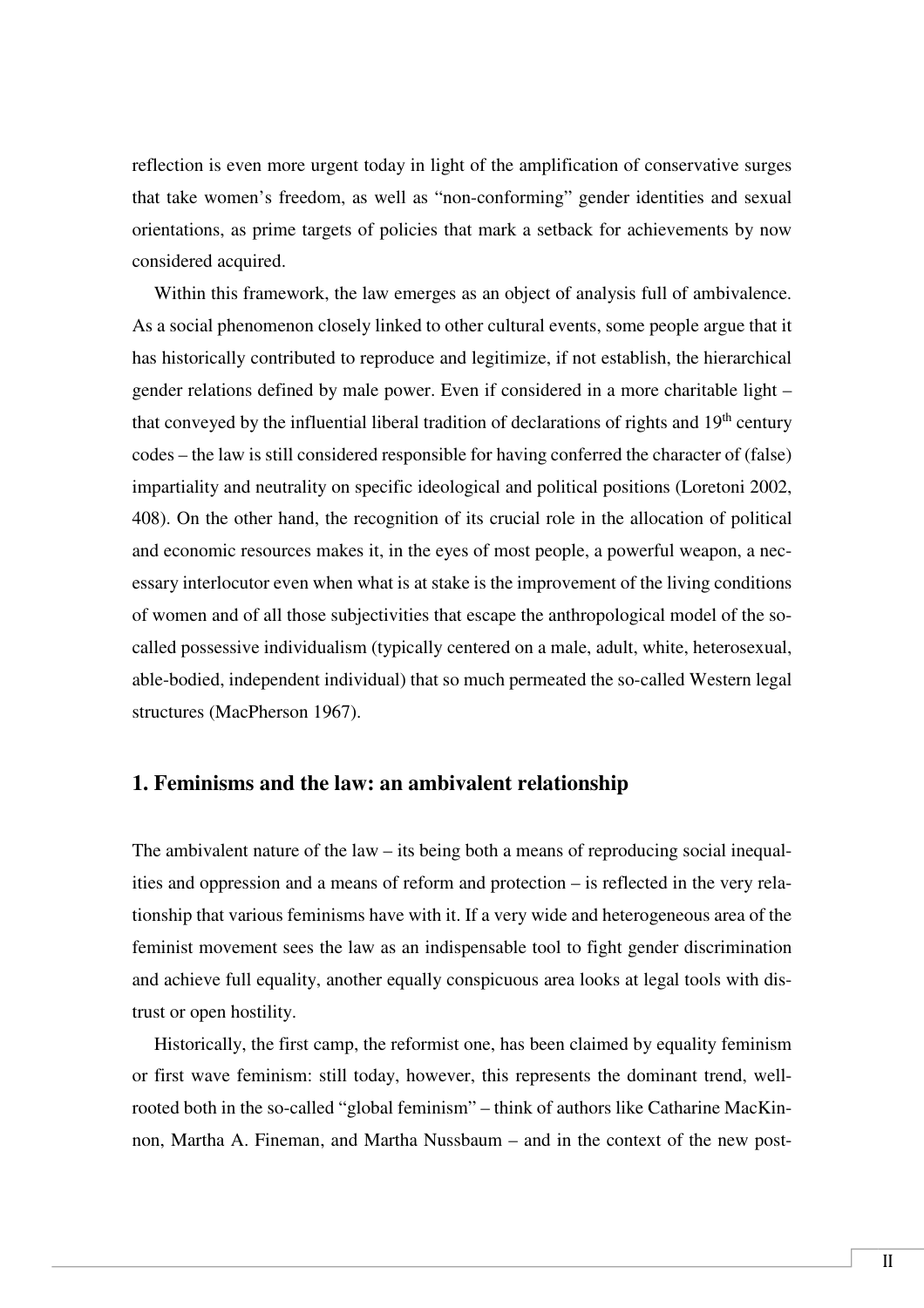modern feminism (Re 2017). The second camp, the one skeptical about the law or advocating a real "escape from law and legislation" (Taramundi 2004), is mostly identified with difference feminism, which has established itself since the 1980s: even if it no longer appears to play a major role within the contemporary landscape, it cannot be considered archived.

It should be noted that both visions of the relationship between feminism and the law share the idea that so-called "legal person", which is supposed to have been realized from the Enlightenment, is actually a fiction: a mask behind which the male, white, heterosexual, able-bodied, and wealthy individual already mentioned in the introduction is hidden. These positions, on the other hand, differ with respect to the possibility of changing this situation, of reforming the law, and/or with regard to the centrality of the legal tool in feminist struggles. Let's examine these differences in more detail, as they provide the framework within which the contributions we will introduce in the following sections are situated.

The skeptical attitude towards the law is justified for a number of related reasons. First, it is argued that the law is inexorably masculine – not because of its contents, which can always be modified – but because of its very structure, its form, the concepts that necessarily characterize it. For example, according to Carol Gilligan's (1982) well-known theses, the general and abstract law, as well as the ethics of rights and equality that this law embodies, correspond to a purely male morality, different and antagonistic to the female morality, which is based on the ethics of responsibility and care, and on a concept of distributive justice that places the diversity of needs at its center. Or, again, according to others, the fundamental juridical concepts, which structure juridical thought, would be an expression of a patriarchal mentality because they are built around male stereotypes.

A second criticism, similar to the previous, claims that the law is necessarily *gendered,* because belonging to a gender represents an essential attribute of the legal discipline (Allen 1987, 30): indeed, the law would itself be a gendering technology, a process that necessarily reproduces fixed gender identities (Frug 1992; Smart 1992; Bourdieu 1998). In other words, not only could the legal discipline not disregard the gender dichotomy rooted in society, but by its very nature, because of the binary "lawful/unlawful" logic that char-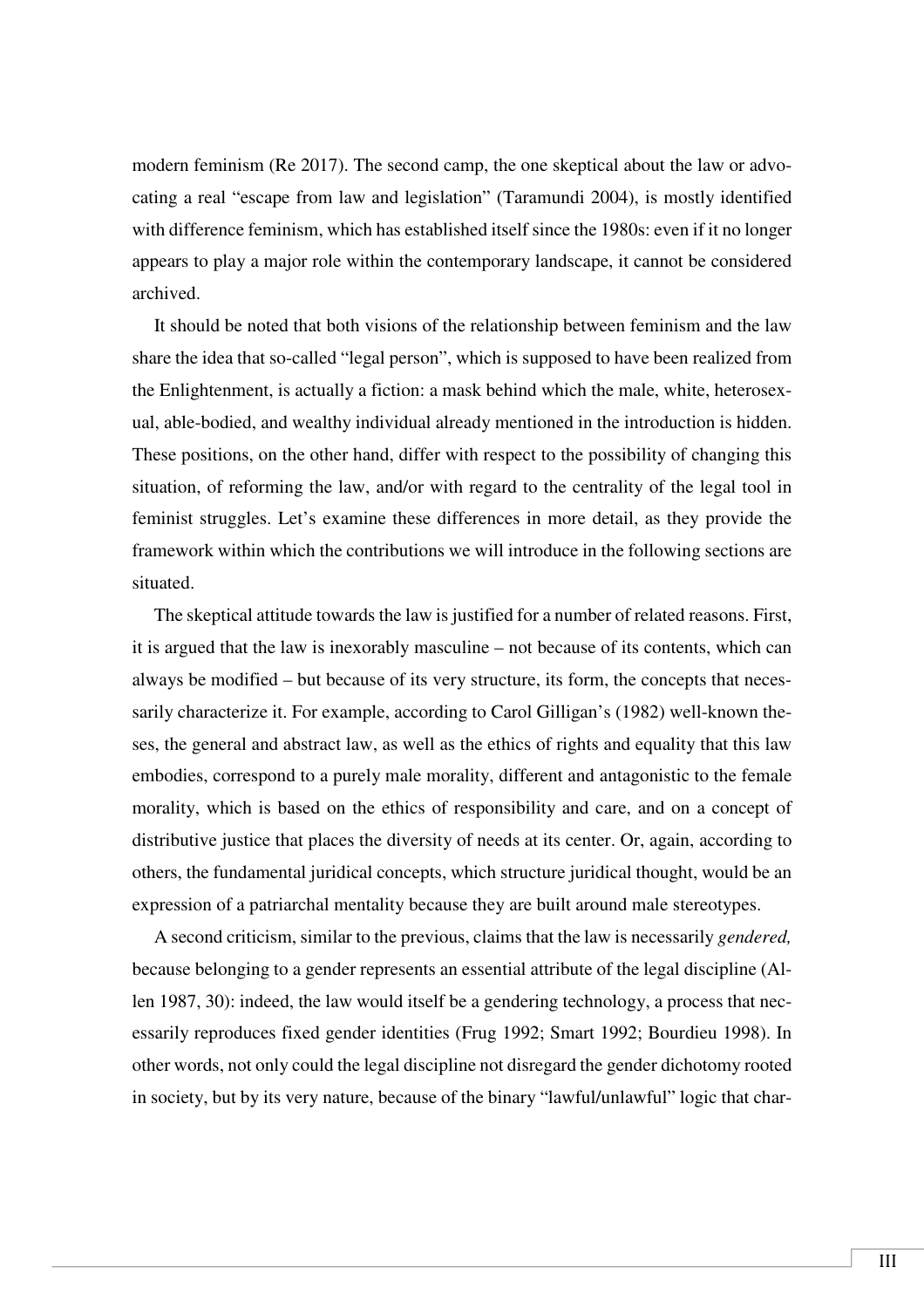acterizes it, it would tend to produce new gender stereotypes or consolidate already existing ones – "the good wife", "the bad mother", etc. – with the result of further oppressing individual freedoms.

A third argument – which can be seen as the logical consequence of the previous ones, but at the same time independent from them, in that it does not assume that the legal is necessarily masculine – underlines how the law, in light of its generality and its use of fixed, often dichotomous categories, is inadequate to the concreteness of the individual experiences, and therefore, cannot be of help to real subjects.

Finally, a last argument, while not disregarding the usefulness of some legal reforms in principle, holds that the struggle for emancipation should be conducted primarily on the social level, or in any case, starting from the specificity of women's condition, rather than within the political-legal space dominated (by necessity or tradition) by the male. The law, in short, as an expression of a heteronomous power produced in a typically male domain, would be incapable of really freeing women.

All of the above arguments tend to push towards an escape of the feminist struggle from the sphere of political demands and have often also been invoked in favour of the "de-jurification" of certain areas, such as those related to sexuality, procreative choices, and/or private life (see, for example, Sturabotti 2015).

Against these arguments, it has been replied that the law is not masculine in structure and vocation, but only as a historical product elaborated, still today, mainly by men (Stang Dahl 1988). Of course, the law is intrinsically characterized by its generality and abstractedness, but this does not prevent it from introducing distinctions capable of responding at least to some typically female needs, thus achieving at least partial substantive equality. Moreover, while it is true that many legal concepts are male, i.e., they have been elaborated by males for males, this does not prohibit their possible revision: on the contrary, the task of feminist theory should be precisely to denounce the not neutral, but ideological character of certain legal categories (Olsen 1990; Giolo 2015). Furthermore, it has been pointed out that the demands for the de-jurification of certain areas considered "private" and therefore typically protected under the aegis of privacy, far from increasing women's freedom, reiterate the typically liberal distinction between public and private, which is not only artificial, but has resulted in a consolidation of the patriarchal status quo and in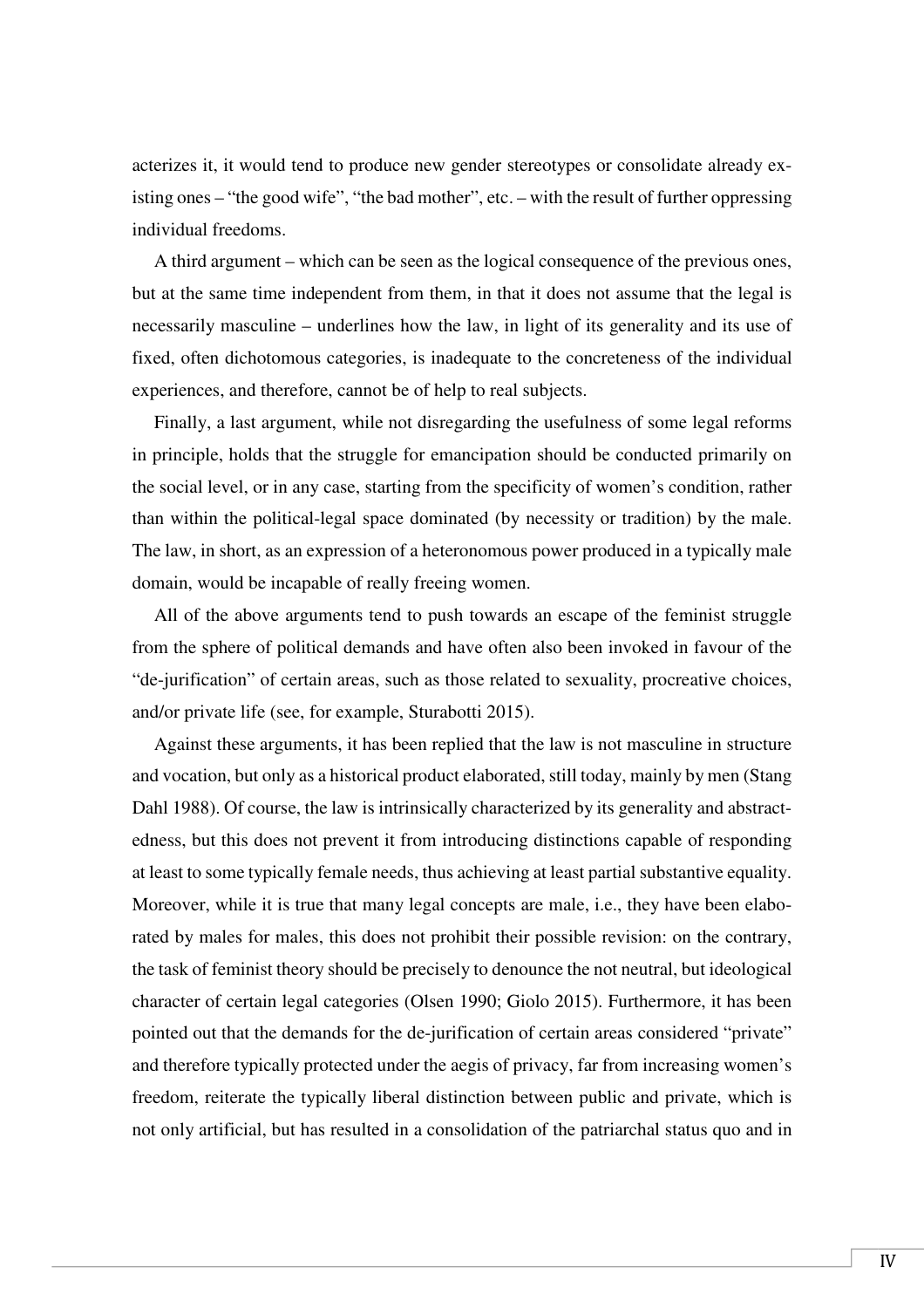the absence of protection for women (MacKinnon 2012). In fact, these areas are characterized by the pervasive presence of unwritten, informal rules, which are often imbued with stereotypes and equally hetero-imposed but are more difficult to detect and therefore to challenge than legal rules (Pitch 2008, 275).

## **2. …between new challenges and "old" issues**

The debate just mentioned marks the entire trajectory of modern feminism and is still very topical (Facchi 2012; Faralli 2012), as also emerges from Lucia Re's essay that opens the issue (*Equality, difference, and the law: A look at the contemporary feminist debate/Eguaglianza, differenza e diritto. Uno sguardo al dibattito femminista contemporaneo*). In this contribution the focus is first of all on the different and conflicting theses with which contemporary feminism tries to react to new offensives: on the one hand, the attacks coming from nationalist populisms that insist on controlling the borders towards the outside and on controlling sexuality and reproduction within, on the other hand, the exploitation – often masked, but not less insidious – put in place by neoliberal forces through policies that present themselves as progressive, but under the guise of a misunderstood idea of agency, risk reducing "women's freedom" to the freedom of consumer choice (MacRobbie 2009 and  $2011$ )<sup>1</sup>. From this last point of view, for example, the disagreements within the feminist movement are rekindled around one of the new tools of (also) legal importance, which has enriched the repertoire of public policies in favour of women, namely the so-called *gender mainstreaming*<sup>2</sup> *.* Alongside critical voices on the integration of the gender perspective in decision-making processes involving public institutions – denounced as a tool to facilitate the neoliberal logic of new public management, often far from the real interests of women (Eisenstein 2009; Fraser 2013) – there are those who defend its potential as a repair strategy for gender inequalities. By focusing

<sup>&</sup>lt;sup>1</sup> On the relationship between feminism and neoliberalism, see the contributions collected in Dini & Tarantino 2014; Casalini 2018. See also the recent Manifesto written by Nancy Fraser, together with Cinzia Arruzza and Tithi Bhattacharya, published simultaneously in eleven books on March  $8<sup>th</sup>$ , 2019, which is also the focus of Lucia Re's essay that opens this issue: Arruzza, Bhattacharya & Fraser 2019.

<sup>&</sup>lt;sup>2</sup> This tool was officially established at the IV United Nations World Conference on Women's Rights held in Beijing in 1995.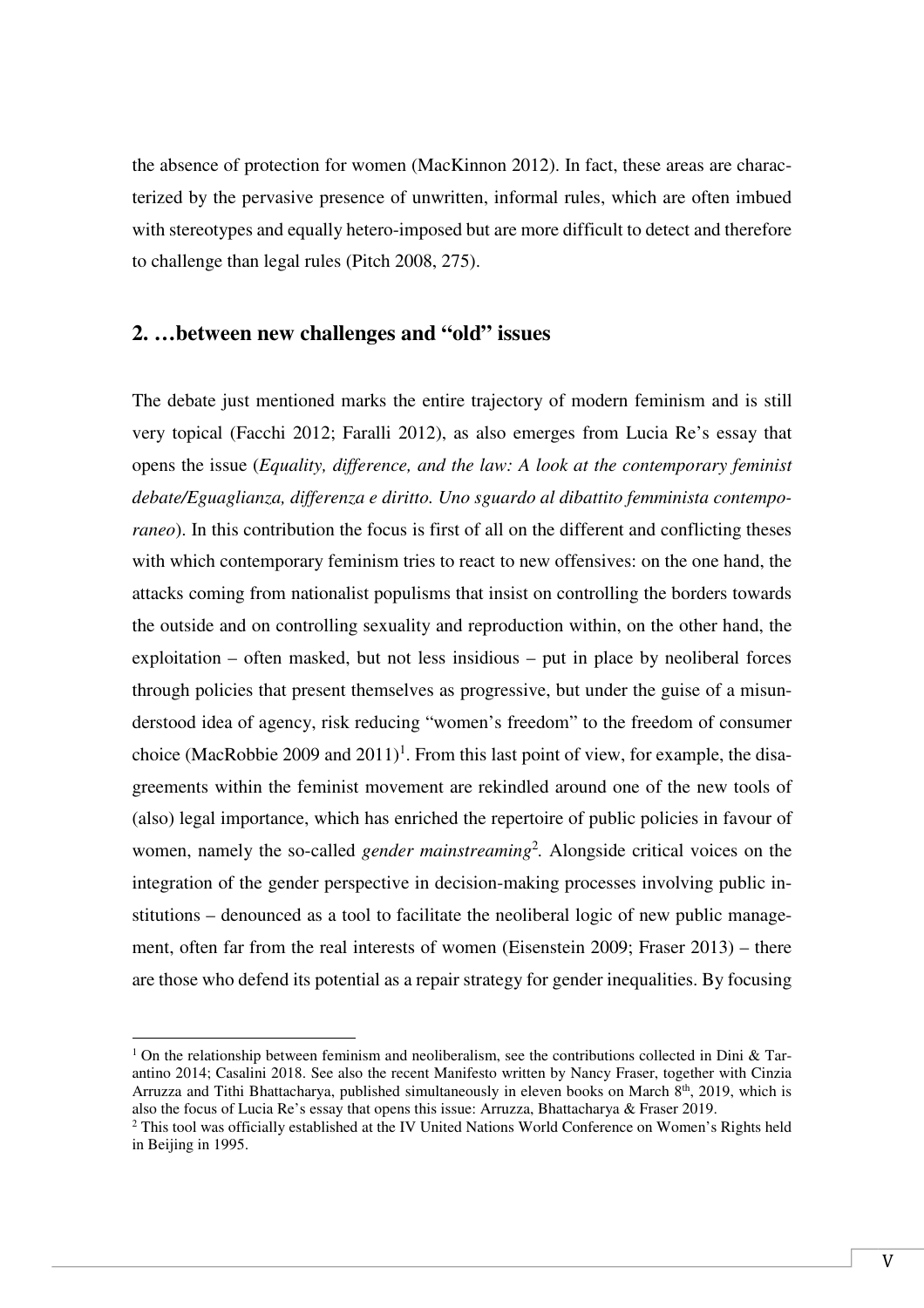on the intervention of the State, it would escape the accusations of complicity with the neoliberal demands because of its incompatibility with the imperative of privatization and deregulation in the economic and social realms (Welby 2011).

Against the backdrop of these new challenges, it seems to us that "old" issues, which have never been resolved in the context of legal feminist thought, and which are often referred to in the contributions presented here, are once again standing out: first of all, the tension between legal equality and differences – not only gender differences, but also cultural differences, differences in status and other differences within the same social group as women, differences that are all intertwined, as highlighted by the intersectional approach (Crenshaw 1991; Bello and Mancini 2016).

In recent decades, the juridical value of equality has been the object of strong controversy within feminist thought, or part of it (as well as by several post-modernist trends, by communitarianism, and by the movements of *Critical Legal Studies*), because it is considered functional to normalizing strategies of homologation, assimilation, and concealment of differences (Young 1990). In the face of such attacks, the reworking of a new and more articulated notion of legal equality, compatible with respect for differences, necessarily undergoes a theoretical deconstruction of the sexed character of the (male) benchmark, or unit of measure against which differences are measured and women are often judged, according to an "evaluative" conception of equality (Gianformaggio 2005; Bernardini and Giolo 2014). As advocated by feminist trends otherwise very different from each other<sup>3</sup>, the deconstruction of the standard, which is part of the wider operation of revealing the sexed character of the law can help us to see the relationship between equality and differences in less dilemmatic terms (Minow 1990) and, at the same time, make visible the points of view, experiences, and interests of subjects so far obscured and silenced (Pozzolo 2015; Casadei 2017).

Silvina Álvarez's proposal in the essay *Derechos humanos de las mujeres. Nuevas formas de garantía y protección/Women's human rights: New forms of guarantee and* 

<sup>&</sup>lt;sup>3</sup> This operation, aimed at revealing the masculine character of the law and its institutions, is a joint venture between authors such as Robin West, Ann Scales, and Frances Olsen, who can be traced back to the current of *Feminist Legal Studies*, in some respects close to, in its critical aspects, to that of *Critical Legal Studies*, but also to many "difference" feminists (see, for example, in the Italian landscape: Simone, Boiano and Condello 2019) and to well-known representatives of radical feminism (MacKinnon 1983).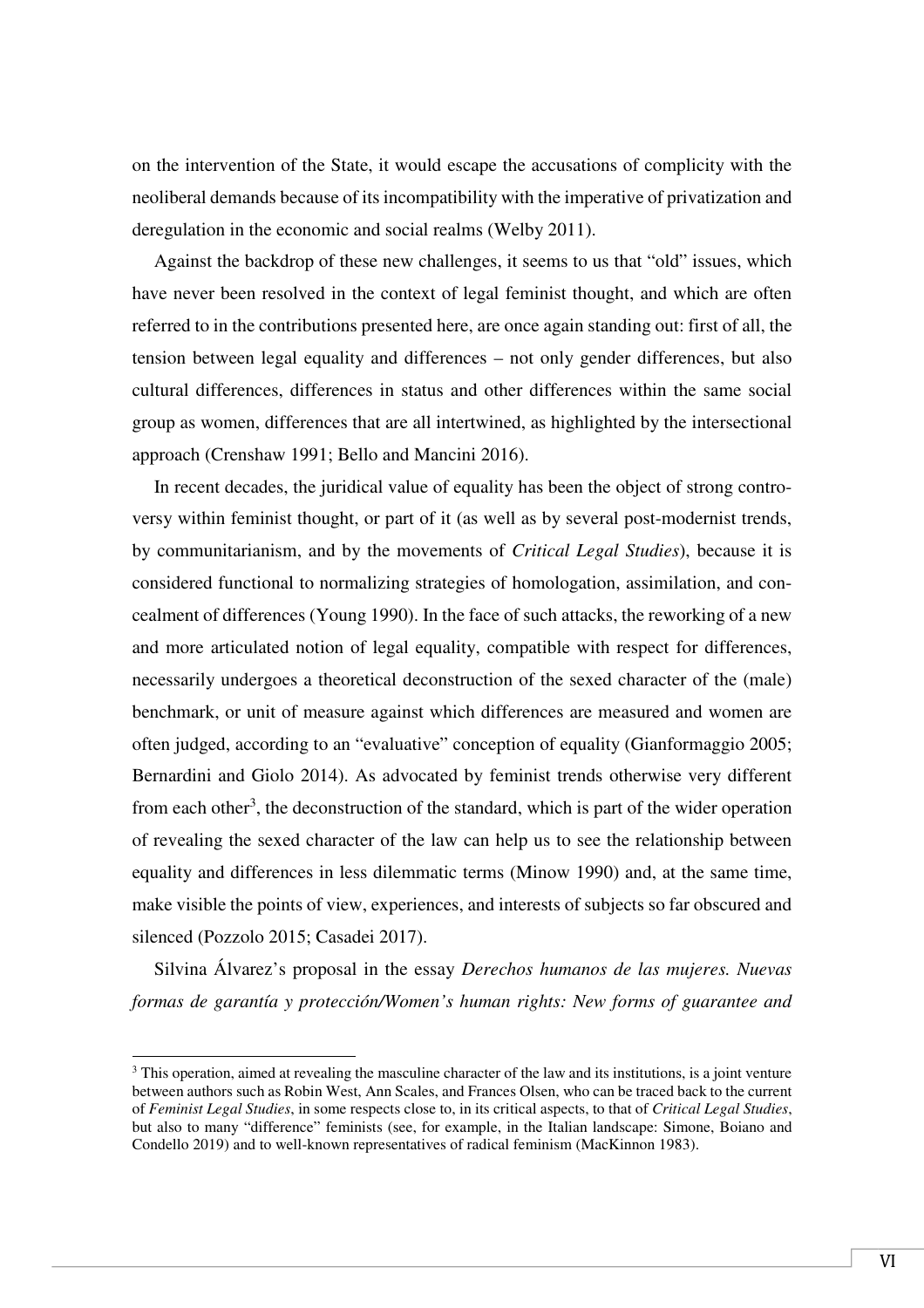*protection*, which inaugurates *About Gender's* publications in Spanish, moves in the wake of this endeavour. According to the author, rethinking women's human rights from a gender perspective, does not necessarily imply the elaboration of a new conceptual model of rights. It requires reviewing the contents and tools through which these rights are guaranteed, so that the hierarchical relationships of power, the relational spheres, and specific contexts from which the requests for self-determination and legal protection of women originate are taken into account. The extension of rights to women that were originally granted only to men, based on the logic of *gender blind* policies and the guarantee of formal equality, as well as the introduction of differential treatments (such as *affirmative action*) aimed at compensating for centuries of subordination and overcoming major substantial inequalities, are certainly not achievements to be underestimated. However, according to Álvarez, they have not been sufficient to undermine the centrality of the male benchmark and thus to respond to the concrete needs of women, especially in uniquely female domains such as gender-based violence and reproductive rights. Some recent decisions by the European Court of Human Rights, as well as important international documents such as the Istanbul Convention<sup>4</sup>, which for the first time recognized the social and transcultural character of gender violence (Parolari 2014), are moving in the desired direction. There is, however, a long way to go, and what is needed on the theoretical level, is a "primal" legal reflection that is aware of the specificity of women's condition, as well as the development of a relational approach to rights and to the very concept of autonomy (MacKenzie and Stoljar 2000; Álvarez 2018).

# **3. Naming violence**

 $\overline{a}$ 

It seems to us that the language of rights represents an effective testing ground for exploring the limits and possibilities of legal tools to provide adequate answers to what has long been called the "women's issue", which, due to a shared patriarchal matrix, also addresses issues common to other subjectivities non-conforming to gender binarism and/or the heteronormative paradigm (Abbatecola and Stagi 2015).

<sup>4</sup> Adopted by the Council of Europe in 2011.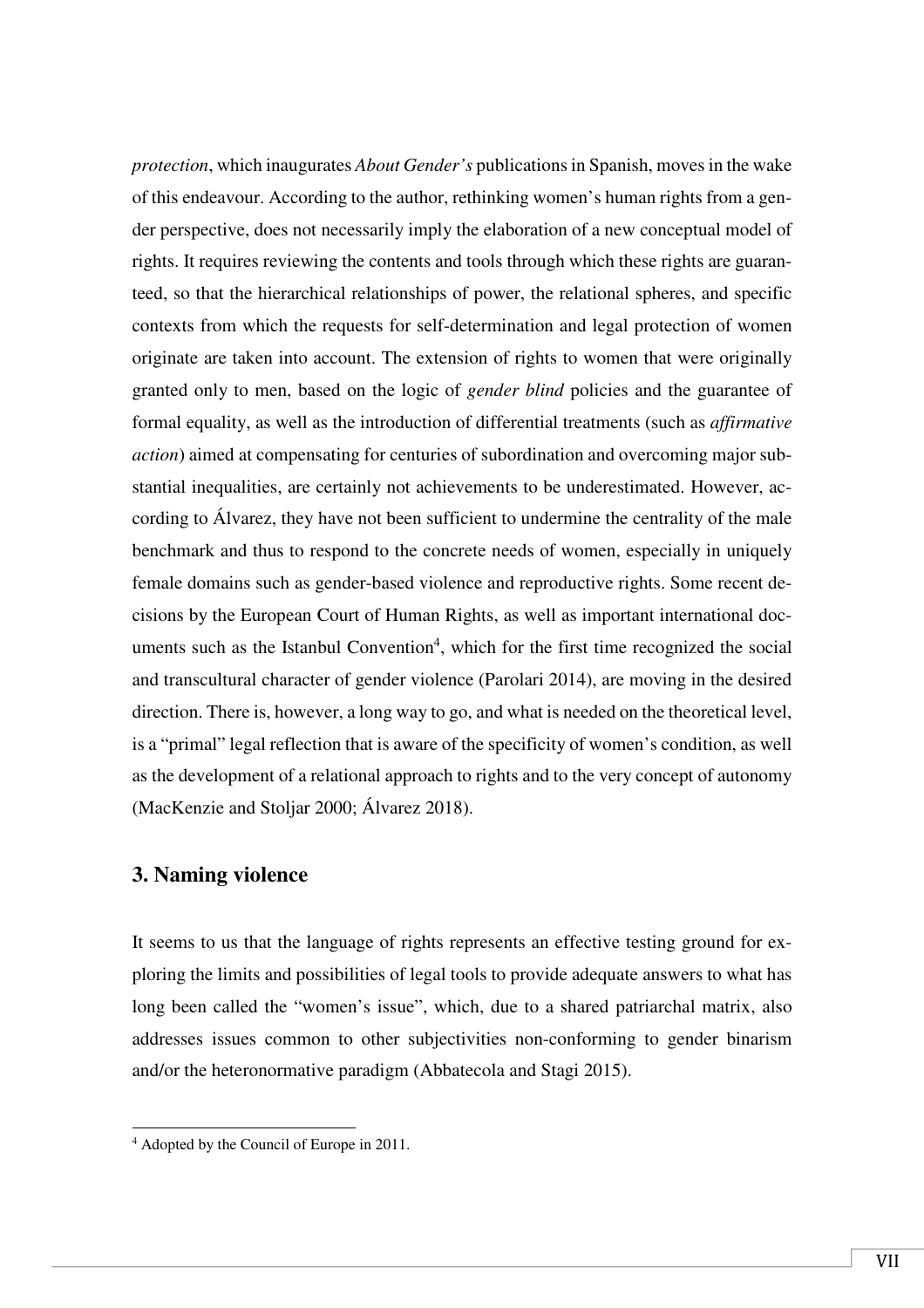As is well known, rights were born in modernity as a means of defending the winners (males, adults, landowners, Christians, etc.) of the bourgeois revolutions of the late eighteenth century against political power. Despite their particular historical origin, in the long evolution that characterizes the process of so-called multiplication by specification of human rights (Bobbio 1992) and, at the same time, their acceptance in juridical documents of constitutional and international importance, they prove capable of giving voice to requests by marginalized groups that were certainly "unexpected" within the original scheme imagined by John Lock, the inventor of natural rights.

Of course, as Tamar Pitch reminds us, the law, and the rights conferred by it, are just tools, «often indispensable, sometimes misleading» (Pitch 2008,  $275$ )<sup>5</sup>. Surely, they are tools insufficient to repair any form of legal gender inequality: this is also because of the conflict between the different forms of inequality, in the sense that the elimination of one type of inequality can engender an inequality of another type, and vice versa (Poggi 2016, 61).

In his essay in this volume (*Sesso fuori legge. Sui limiti costitutivi del diritto nelle differenze di genere/Outlaw sex: On the constitutive limits of the law in gender differences*), Enrico Redaelli invites us to reflect on a central point. He contends that if in the differences variously related to sex, gender, and sexual orientation there is always something, just as hetero-imposed, «that remains outside the law and can never find peace in the law» – a microphysics of power, to put it in Foucauldian terms, which remains at the margins of the law and on which the law cannot have a grip (Foucault 1977) – it is precisely for this reason that it is necessary that «the law should never be left in peace, but rather forced to constant adjustments in a perpetual negotiation». This conclusion is, in some ways, far from the attitude of suspicion and mistrust often assumed, with more or

<sup>&</sup>lt;sup>5</sup> The language of rights is not always capable of providing adequate answers and can prove misleading, for example in the thematization of abortion, to which we will refer in the next section. In this context, as some feminists have helped highlight for some decades now, the language of rights evokes a conflicting dimension that looks at the relationship between the right to self-determination of the woman on the one hand, and the right to life of the fetus on the other, as if they were two autonomous subjects, separated and separable, thereby ignoring the special and inseparable relationship that binds the body of the pregnant woman to the product of its conception (Thomson 1971; Warren 1973). More generally, the essay by Francesca Rescigno in this issue focuses on the inability of the law to account for the relational dimension that characterizes the experience of pregnancy, which escapes the categories with which the law considers intersubjective relationships. For further bibliographical references on these matters, please allow me to refer you to Fanlo Cortés 2017.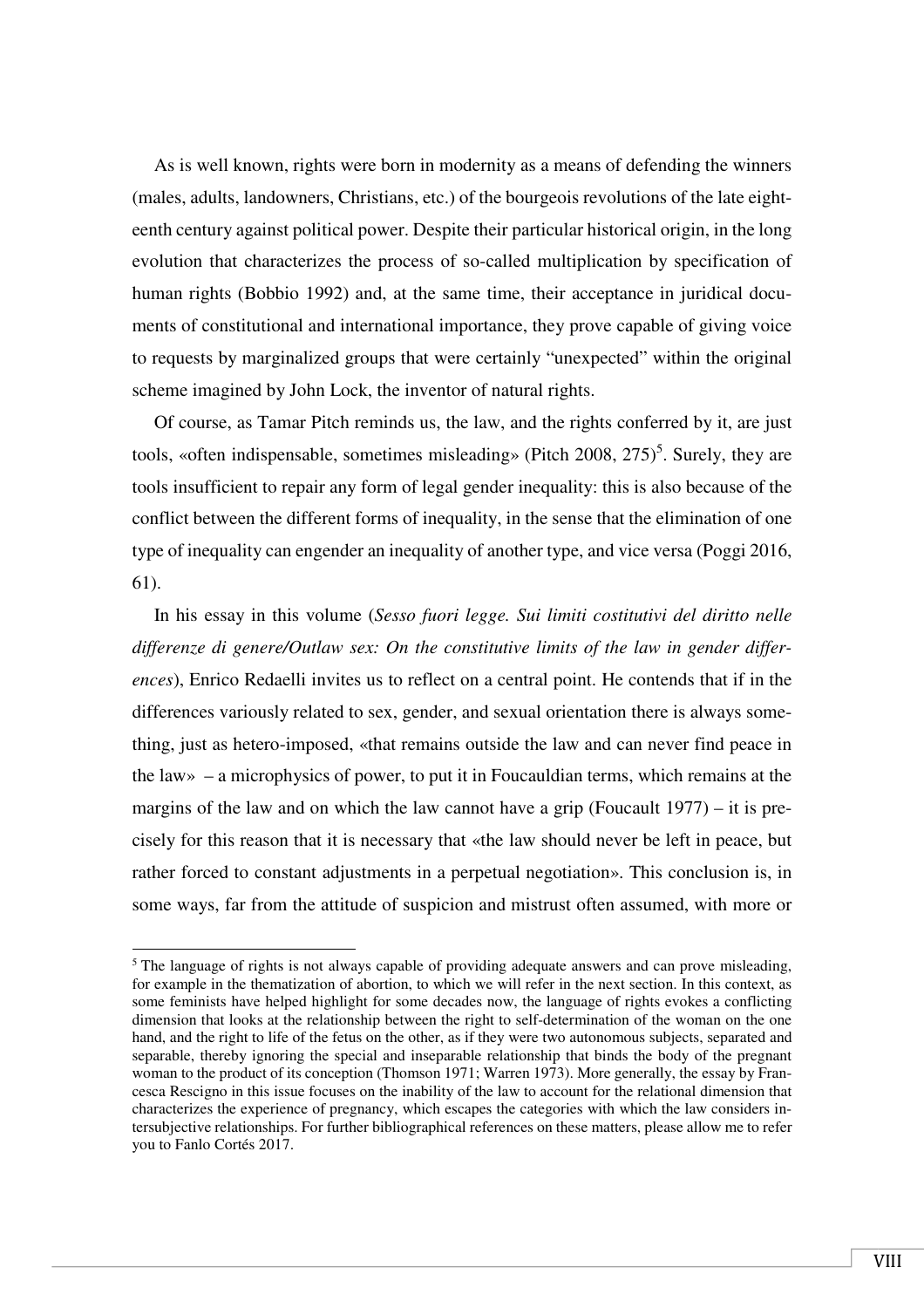less provocative and radical tones, by some queer theorists<sup>6</sup> (Bernini 2017) and post-modern feminists (Frug 1992; Minda 1997).

Certainly, the law cannot do everything. But one point on which the contributions collected in this issue seem to converge is that, paraphrasing Catharine A. MacKinnon, it «cannot do nothing, either».

It is to this American lawyer and scholar, a key figure of radical feminism, that we owe the emphasis placed on the ability of the law to "name" certain behaviours, and through that naming, to delegitimize them not only on the legal level, but also on the social one. This performative function of the law can be grasped in the aforementioned language of rights, which, by qualifying violence and discrimination in terms of their violation, allows us to shed light on (and to hold institutions accountable for) social phenomena that are often otherwise difficult to capture (MacKinnon 1994). But the same function also operates in more specific contexts, such as in the case made famous by MacKinnon herself, of the criminal prohibition of sexual harassment in the workplace: this prohibition not only serves to defend the freedom and dignity of women, but can also contribute to triggering major social changes, leading to the recognition of harmful and unjust actions that before being legally qualified as "harassment" were considered tolerable or normal, sometimes by the very women forced to suffer them (MacKinnon 1986).

Of course, as Valeria Ribeiro Corossacz recalls in her paper in this volume, *Molestie sessuali e oppressione di classe, sesso e razza. Una ricerca tra le lavoratrici domestiche in Brasile/Sexual harassment and class and race oppression: Research on domestic workers in Brazil*, it is not enough for a law to intervene to sanction certain offensive and violent behaviour: it is also necessary for women who are victims of such behaviour be put in a position to avail themselves of the guarantees that the law grants them on paper. Through field research dedicated to the hitherto little explored topic of sexual harassment suffered by domestic workers in Brazil, the author sheds lights on the difficulties that these workers, often poor black women, face not only in reporting their aggressors to the judicial authority, but even before that, in "naming" the violence suffered. Alongside the fear of not being believed and therefore of being subjected to further humiliation and

 $6$  We remind you that vol. 3, n. 2 (2013), of this journal, edited by Luca Trappolin, is devoted to queer theories.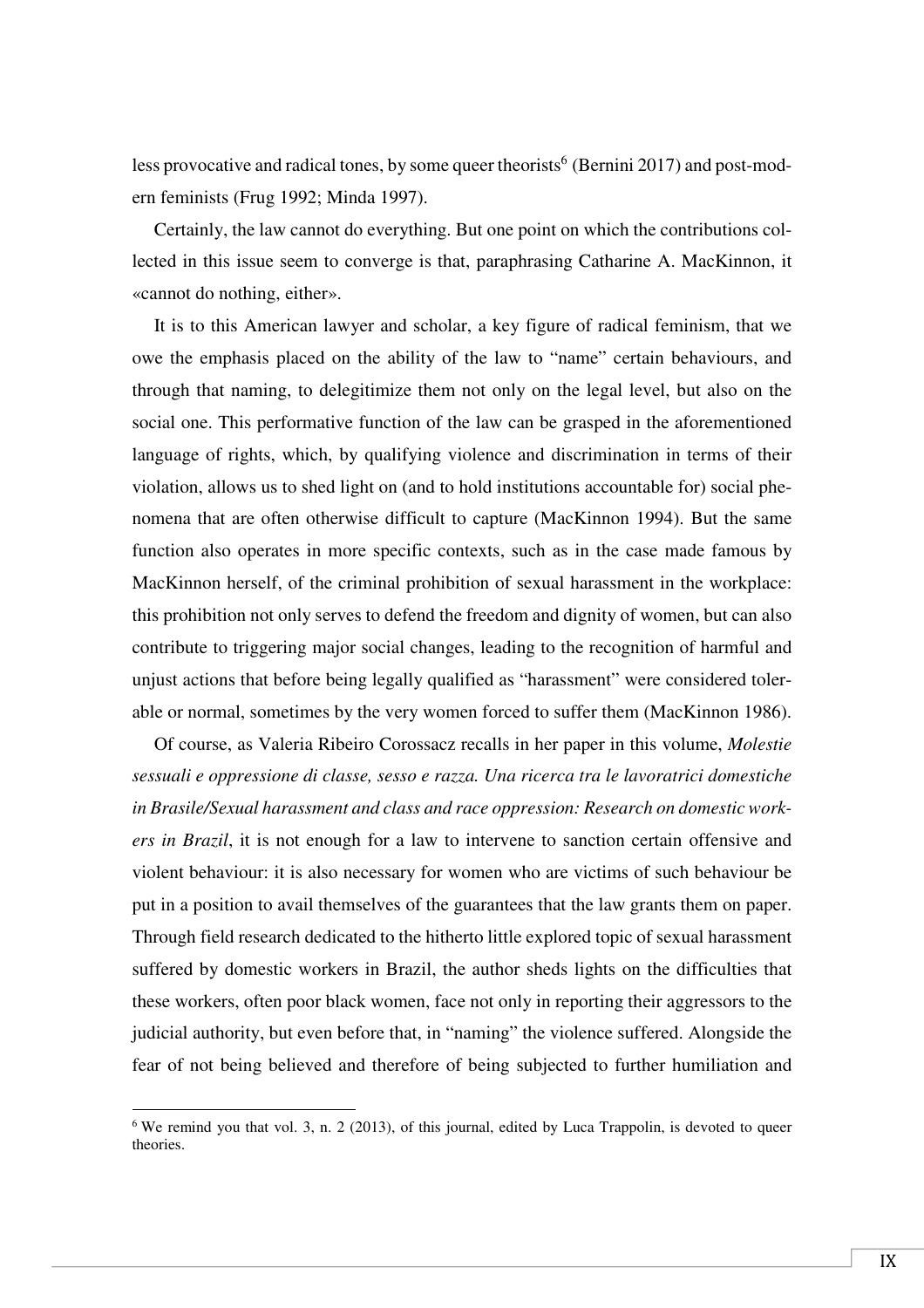stigmatization, according to the well-known mechanism of overturning of responsibilities produced by a sexist culture, for these women gender-based violence operates as a form or axis of oppression that cannot be dissociated from poverty and racism.

Moreover, if it is true that the ability of the law to socially delegitimize behaviour harmful to women "as women" is often invoked in the context of criminal law, it is clear that the structural causes underlying the various manifestations of gender-based violence (Poggi 2017) cannot be removed through repressive measures, but require far more profound cultural changes, as the editors of the aforementioned Istanbul Convention seem to be aware of.

Furthermore, despite the overwhelming success that criminal law has had in recent years as a tool of social reassurance and of legitimization of consent, capable of seducing even some feminist fringes (albeit a minority)<sup>7</sup>, the fact that it has long operated as a secular arm in the service of patriarchy cannot be ignored. This is what María Acale Sánchez (in the essay *Diálogos entre el Código penal español y el feminism/Dialogues between the Spanish penal code and feminism* here hosted) points out with reference to the Spanish legal system, but similar considerations also hold for other national contexts. In this regard, it should be recalled that the Italian penal code has long punished the infidelity of wives more harshly than that of husbands, providing for reductions in punishment i for men who killed their wife (or daughter or sister) to defend their own honour or that of the family (so-called honor killing). If, in Europe as elsewhere, formal inequalities of this kind have now disappeared, the question arises as to whether the introduction of *gender-blind* incriminating rules constitutes a satisfactory response even with regard to cases in which the main or exclusive victims are women, or whether it is desirable that gender have an independent significance, possibly justifying different sanctioning treatments, as was the case in the Spanish legislation on combating gender-based violence in 2004 and, more recently, in other legal systems. Certainly, as Acale Sánchez suggests, an important contribution to the criticism and reform of criminal law can come from a feminist reflection, especially when it is capable of engaging in dialogue not only with law-

<sup>7</sup> In this regard, Tamar Pitch speaks of "punitive feminism" to refer to the women's movements that, explicitly appealing to feminism, promote the introduction of new crimes or the tightening of penalties in the name of the protection of women's safety and dignity (Pitch 2016, 7).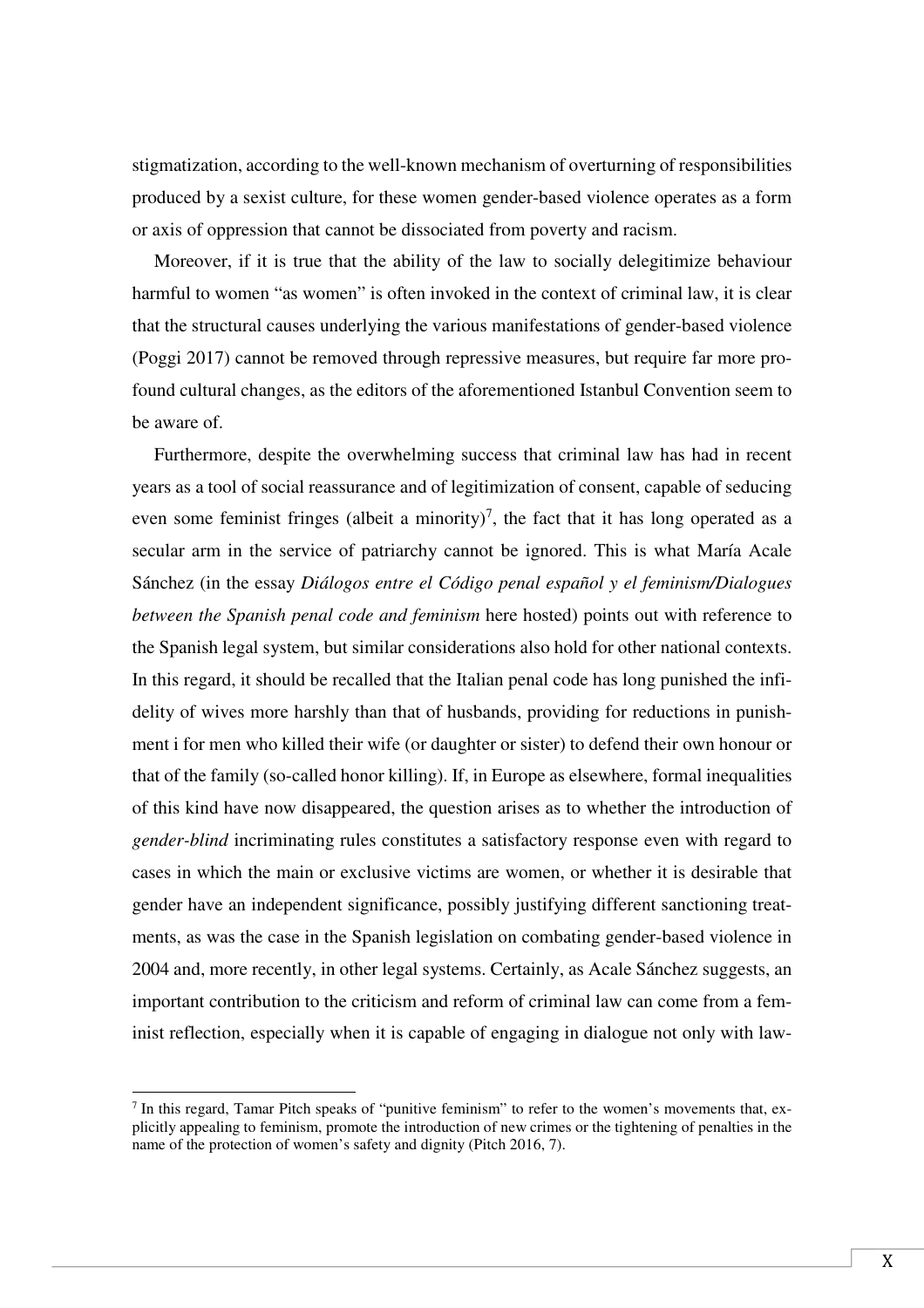makers, but also with legal practitioners, primarily judges, who are often unaware of the stereotypes and images that victimize women, which are imbued with the provisions they are called to interpret and apply in concrete cases.

### **4. Stereotypes and legal mechanisms of control of the female body**

The pervasiveness of gender stereotypes in legal language is a recurrent theme in the contributions collected here. The essay by Paola Parolari *(Stereotipi di genere, discriminazioni contro le donne e vulnerabilità come disempowerment. Riflessioni sul ruolo del diritto/Gender stereotypes, discrimination against women, and vulnerability as disempowerement: Reflections on the role of law*), which once again raises the ambivalent character of the law, is specifically dedicated to this. As a social phenomenon (alongside others) and discourse (among many others), legal language not only contributes to reproducing gender stereotypes and conveying their normative (because they guide the conduct of subjects, assigning them specific social roles) and coercive effects (because they "cage" subjects against their will), but it also creates its own, in line with the prevailing ones: the good caring mother, the infanticidal mother, the prostitute, the caregiver, and so on (Poggi 2016, 61). On the other hand, according to Parolari, if adequately revised the law can operate as an *empowerment* tool capable of subverting stigmas that make women vulnerable subjects and promote alternative and non-discriminatory gender models (and relationships between genders). A fertile ground for analysis in this regard is, for example, that of family/work reconciliation, where the acceptance of a model of shared conciliation in the distribution of care responsibilities within the couple (Crompton 1999; Orloff 2008) could play a decisive role in questioning the traditional sexual (and sexist) division of labour. Conversely, it is clear that where, as in Italy, the legal institutions of conciliation (such as parental leave or part-time work) are mainly set up as tools for reconciling female roles (Fanlo Cortés 2015), they tend to reinforce the stereotype according to which care tasks within the family are the prerogative of women only: this has well-known penalizing effects at the level of women's employment in external labour markets, as well as in terms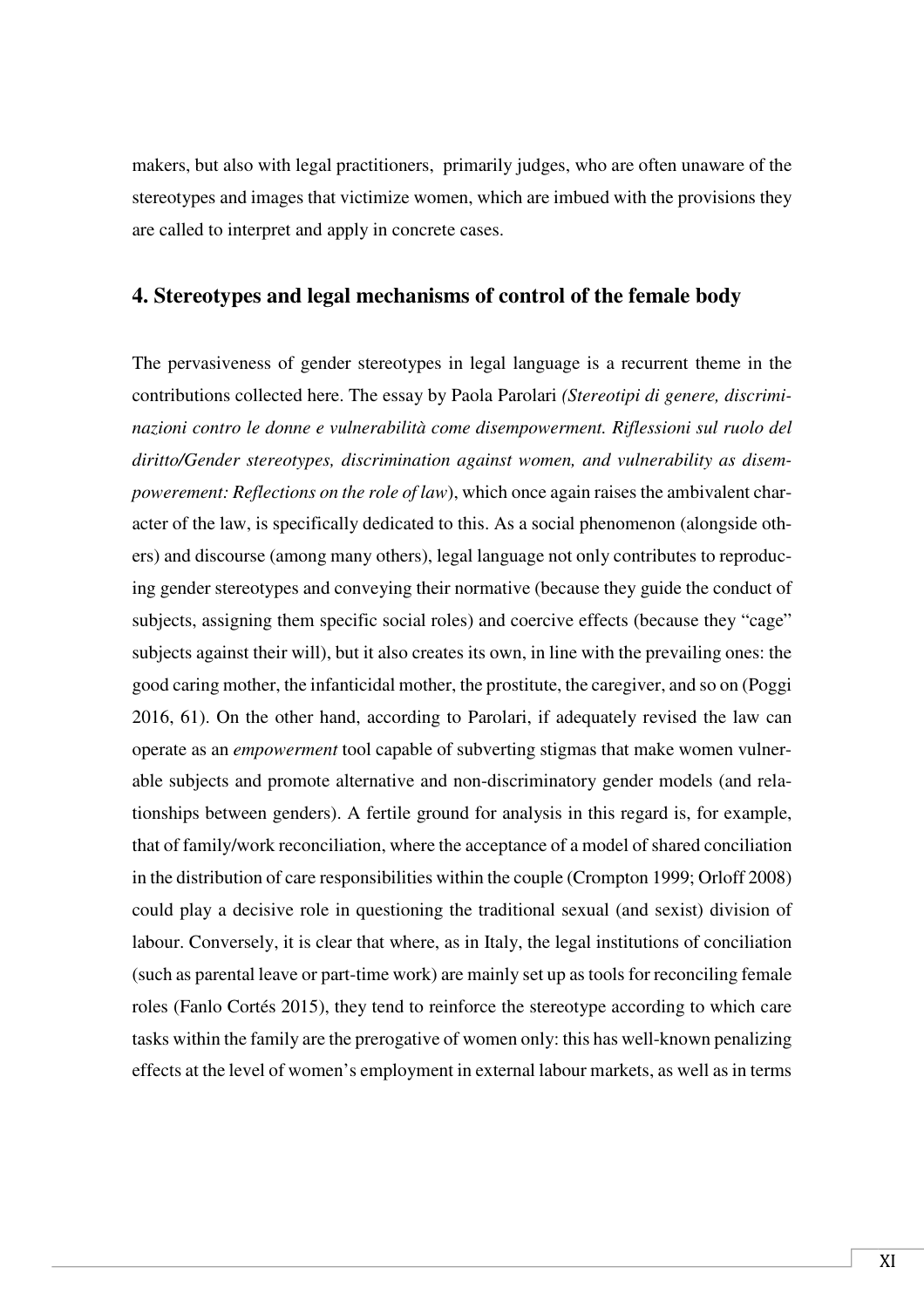of horizontal and vertical segregation<sup>8</sup>.

 $\overline{a}$ 

Stereotypes and their discriminatory weight also strongly re-emerge in relation to other specific issues, particularly in legal measures related to women's/female bodies: from issues of criminal relevance, such as prostitution, to those related to reproductive choices and health.

Regarding prostitution, the essay by Giorgia Serughetti (*Prostituzione: violenza o lavoro? Riflessioni su volontarietà, costrizione e danno nel dibattito sulle alternative politico-normative/Prostitution: violence or work? Reflections on voluntariness, coercion, and harm in the debate on political-regulatory alternatives*) proposes an analysis of the possible political-regulatory options related to its legal treatment, inviting us to clear the field of the polarizations that this issue has produced, not only in public debate, but also within feminist thought (Abbatecola 2018). If the prohibitionist option absorbed by Swedish and French law tends to produce the characteristic effects of prohibition in terms of lower social visibility and greater risks for the health and safety of the sex workers (Nussbaum 1999), the option favourable to decriminalization cannot underestimate the fact that the sex market has at its origins structural – gender, class, race, nationality – inequalities that do not allow one to assimilate prostitution to a contractual exchange between free and equal individuals, as the liberal view would have it (Pateman 1988). The author concludes that opening the doors to forms of decriminalization of conduct now prohibited in countries like Italy, is possible only if we consider that the sex market has specific characteristics that require the activation of specific guarantees: among others, the explicit consent of the woman with respect to each individual sexual act. More generally, even in this area the intervention of the law «without the mystics of "good" sexuality, but also without the rhetoric of the free market, whose risk is to hand people over to social abandonment» seems necessary to ensure the protection of and granting of rights to sex work-

<sup>&</sup>lt;sup>8</sup> We should recall that a few years ago the journal *About Gender* dedicated two monographic issues to these themes: the first (We want sex (equality). *Riforme del mercato del lavoro, crisi economica e condizione delle donne in Europa/Labour market reforms, economic crisis, and the situation of women in Europe,* edited by Isabel Fanlo Cortés and Susanna Pozzolo) published in 2013 (vol. 2, n. 4); the second (*Verso una conciliazione condivisa? Lavoro, famiglie e vita privata in un orizzonte di crisi/Towards shared conciliation? Work, families, and private life in a horizon of crisis*, edited by Paola Bonizzoni, Daniela Falcinelli, Sveva Magaraggia) published in 2014 (vol. 3, n. 6).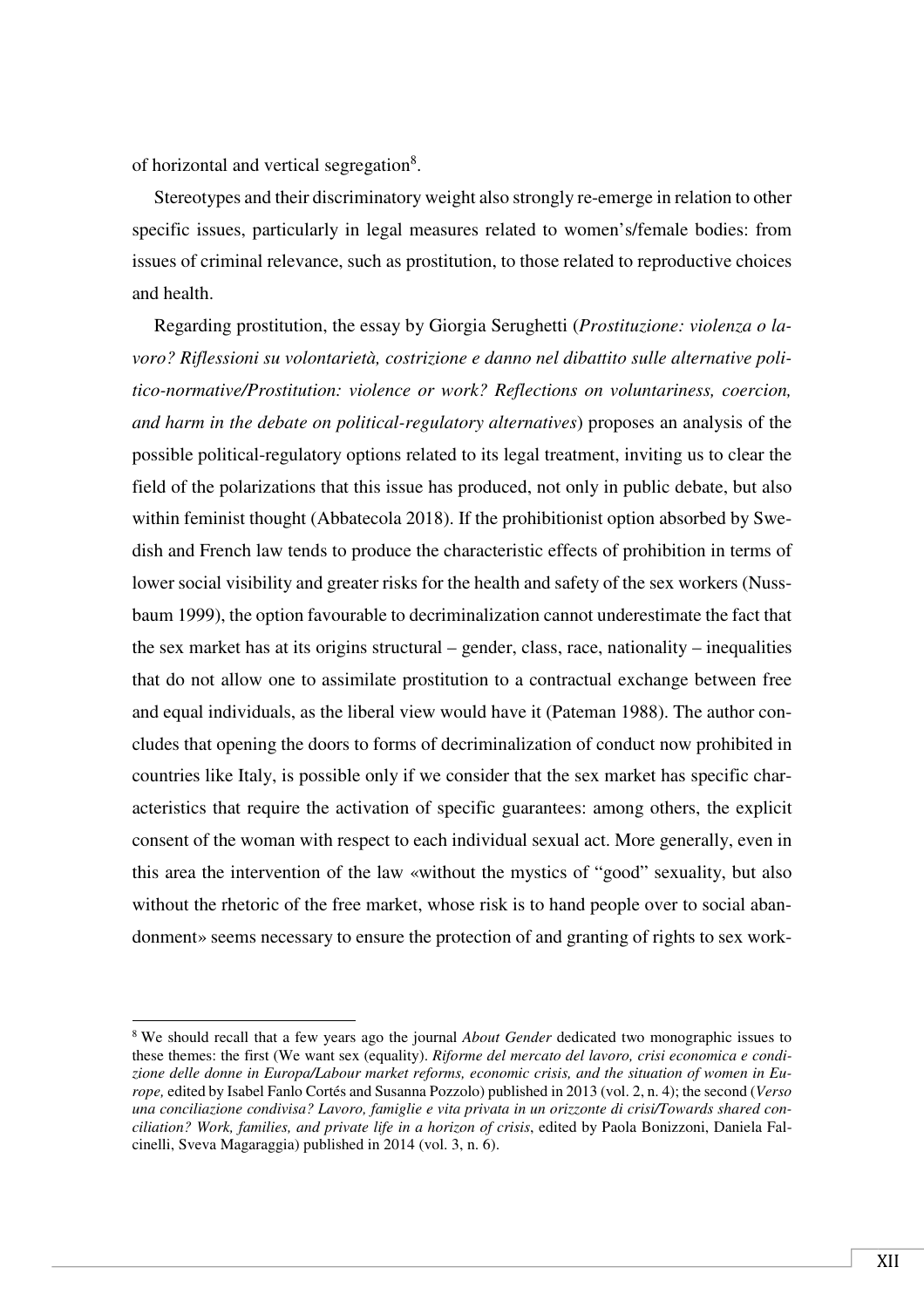ers, as well as, once again, to counter stereotypes and discriminations that cause marginalization and social exclusion.

To think about the uses of the body, as the issue of prostitution induces us to do, means to intervene in the dimension of control over the body and over women's lives (and not just their sexual lives). In this regard, it is not surprising that five contributions within this thematic issue are dedicated to the topic of reproduction, which is central to feminist reflection. It calls into question the fertility potential at the basis of women's so-called generative power: a power that has always been subject to restriction through devices of discipline and control, which have obviously found a powerful enforcer in the law.

This recalls the title of Barbara Pezzini's essay, *La riproduzione al centro delle questioni di genere/Reproduction at the heart of gender issues*, where, together with the other contributions on this subject, certain issues that have already attracted the interest of *About Gender* on several occasions are placed under the lens of the law: from abortion, to which a monographic issue was dedicated in  $2014^9$ , to medically assisted procreation, as well as the controversial issue of surrogacy, the topic of two roundtables both edited by Emanuela Bonini and Susanna Pozzolo, published in 2016 and 2017, respectively.

As is well known, the liberation of sexuality from procreation and the transformation of motherhood from fate to choice are recent achievements, and they are far from being the prerogative of all women: just think of the inefficiency of the conciliation systems and the occupational difficulties that force women, especially in the so-called first world, to postpone the decision to become mothers, often making it an unrealizable desire (Casalini 2011), and, even more, all the countries where the voluntary interruption of pregnancy, in any circumstance, continues to be punished with criminal sanctions.

Even if motivated by common concerns and united in condemning its penalization, feminism adopted divergent positions in relation to the issue of what the attitude of the law should be regarding the phenomenon of abortion. In this respect, the heated debate that accompanied and followed the approval of the law on abortion in Italy, the topic to which the essay by Lorenza Perini is dedicated (*Il giorno dopo. La legge sull'aborto in* 

<sup>9</sup> *Il corpo delle donne, l'aborto, i diritti riproduttivi. Bilanci e prospettive/Women's bodies, abortion, reproductive rights. Balances and perspectives*, thematic issue edited by Alisa Dal Re and Lorenza Perini, vol. 3, n. 5.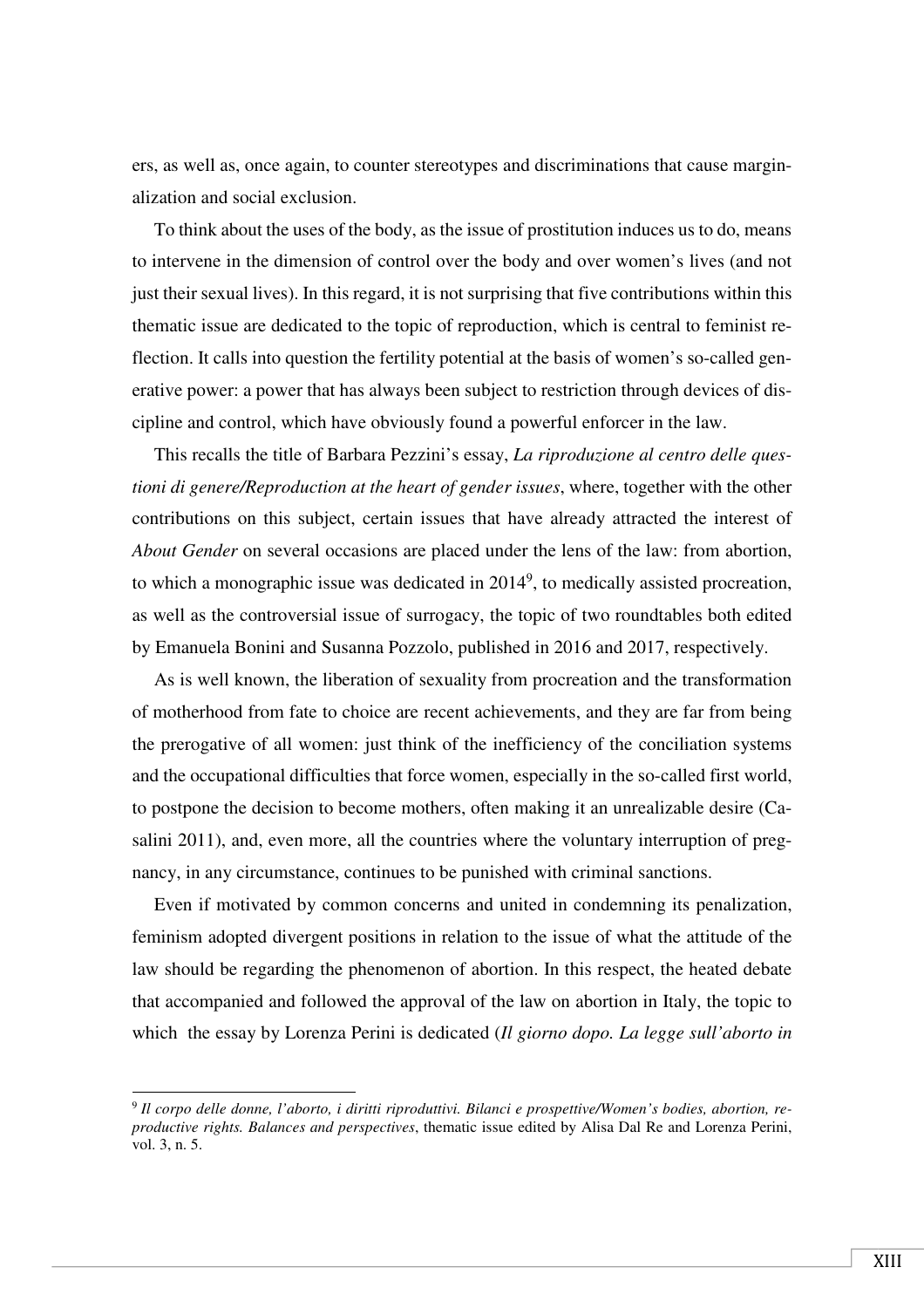*Italia e la "necessità" del conflitto/The day after: The law on abortion in Italy and the "necessity" of conflict*), is significant. On the one hand, well-known proponents of difference feminism claimed (and in some cases continue to claim<sup>10</sup>) that the legislative tool should "stay out" of women's reproductive choices (Lonzi 1978), because if the law is necessarily (and not just contingently) male, any law on the subject would be unable to question the patriarchal relationship between the sexes and would end up strengthening the control of the State and its experts (doctors, judges, etc.) on women's body. On the other hand, it was feared that deleting the word 'abortion' from the law (not just from criminal law), i.e., opting for full liberalization with open access to private facilities, would once again condemn women to loneliness, penalizing especially those with fewer resources (Pitch 1998, 70).

At any rate, the answer given by the Italian Parliament in 1978 ended up dissatisfying almost all feminist movements, including those in favour of a regulatory intervention by the State: this was not so much for the reasons, albeit original and relevant, highlighted in the contribution by Elena Pepponi (*Il diritto di capire e la discriminazione linguistica nel linguaggio giuridico. Il caso della legge italiana sull'aborto/The right to understand and linguistic discrimination in the legal language: The case of the Italian law on abortion*) – i.e., that the Italian law on abortion is formulated in a way that is not very accessible to its addressees and therefore integrates a typical case of linguistic discrimination – as much as because of its contents. This law tends to put women's bodies under protection and to convey a victimizing image of them. It does so by starting from an idea that is able to bring together both the Catholic front (at least the intransigent one) and a large part of the Italian left: the idea that abortion (abortion in general, not just clandestine abortion), is a social and personal drama – something that women would avoid were they not forced to do so by unjust conditions. Admitting the recourse to abortion for economic, family, and psychological reasons, Italian law leaves (de facto) the final decision to women, even if this decision must always be examined by the medical authorities, therefore removing it from women's discretion.

<sup>10</sup> See, for example, Muraro 1989.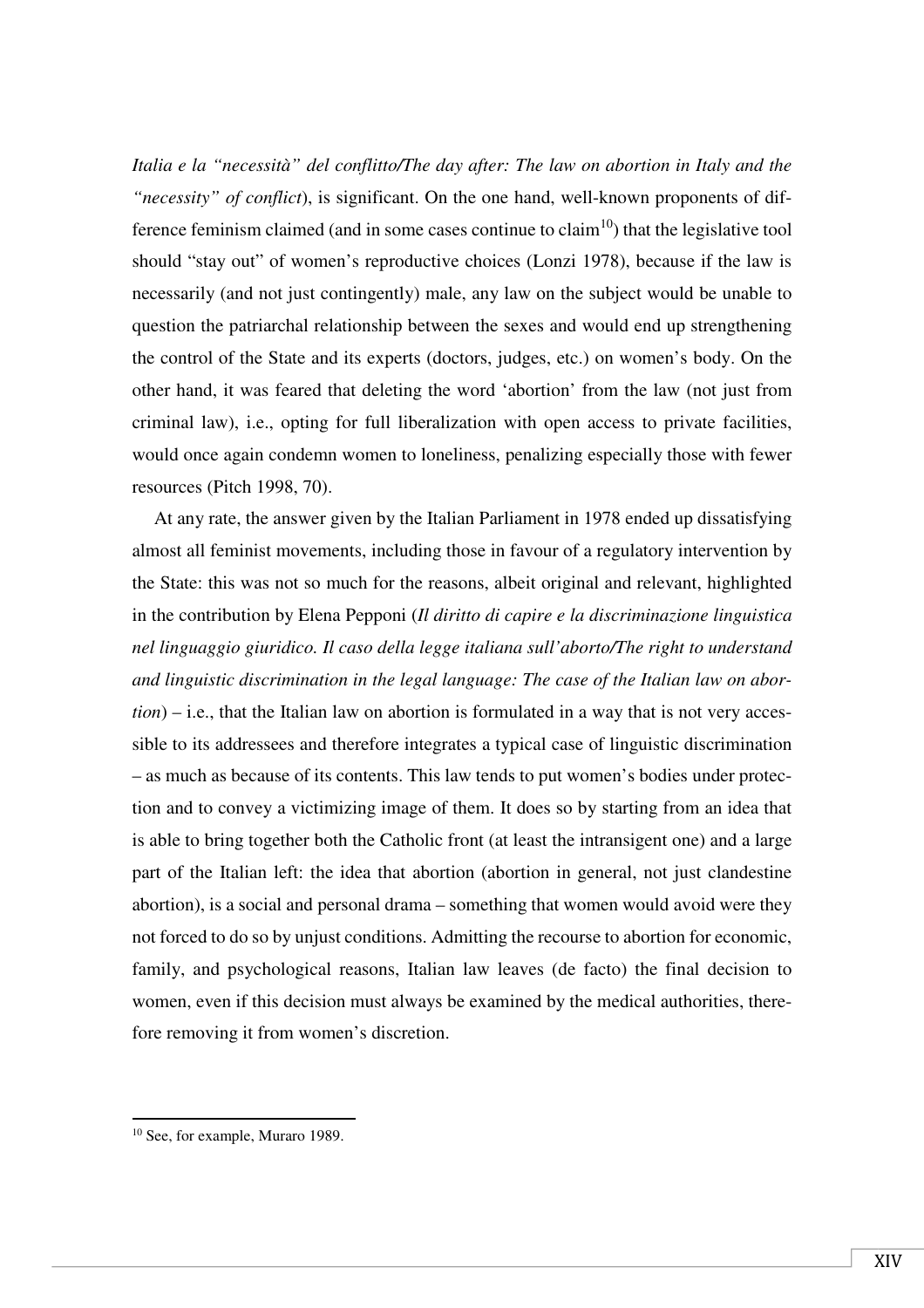A little more than forty years after its approval, however, especially in light of the global scenario – where, as is well known, there are continuous attempts to put the lawfulness of abortion under attack, from Poland to the United States of Trump –, the balance can be considered positive: at least this is Francesca Rescigno's opinion in her essay, *Eguaglianza e corpo delle donne/Equality and women's body*. There is no doubt, that the number of abortions in our country has in fact significantly decreased in recent years (although this could also depend on other factors, including the contraction of birth rates), even though, as the author reminds us, the massive recourse by health professionals to conscientious objection (provided by the law) risks seriously jeopardizing women's right to access what should be a guaranteed public service.

If outside the reproductive field (and reproductive age) women's bodies tend to fade into the shadows of a medical science that has always favoured men in clinical trials and pharmacological research, as if the only benchmark to measure the health of a body was the male one (according to a tendency that so-called gendered medicine has long since proposed to overcome, as mentioned in the aforementioned essay by Rescigno), the attention of politics and the law is rekindled with regard to the new methods of medically assisted procreation. This is also a divisive topic within feminism, although the initial opposition between a misunderstood technological optimism (according to which the delegation of reproductive power to technological tools led to the liberation of women: Firestone 1971) and an anti-technological pessimism (which tends to interpret these innovations as patriarchal strategies put in place to expropriate women's/female bodies from their generative potential and reduce them to mere objects: Corea 1979) seems to have given way to other kinds of anxiety. The critical attention of contemporary feminism is now focused not so much on reproductive techniques in themselves, but on their "governance", on the kind of legal regulation that individual states provide with respect to their use and the value-laden assumptions that go with it, as well as the power relations that come into play in the application of these techniques and the conflicts that may arise from them (Casalini 2011, 339; Fanlo Cortés 2017). This set of concerns is particularly acute in relation to the aforementioned case of surrogacy, which is tackled by the previously mentioned essay by Barbara Pezzini with an analysis conducted from the perspective of constitutional principles and jurisprudence.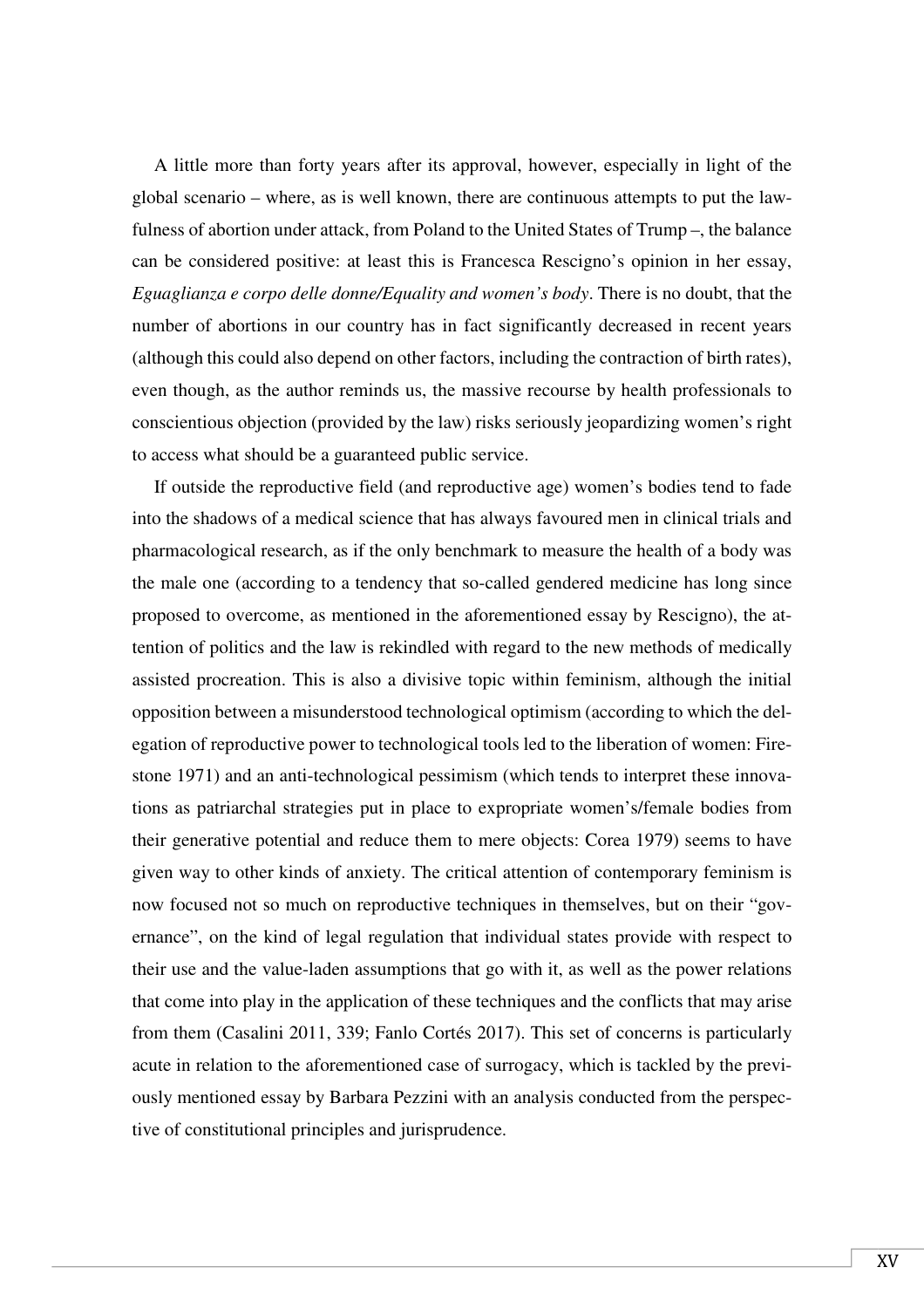In this regard, the legal solution based on prohibitionist logic, common to several European countries (including Italy), appears unsatisfactory not only in the eyes of those feminists who defend the moral legitimacy of this (far from new) practice, but also for those who contest it, especially when it is undertaken within the scope of commercial agreements, and points to the patriarchal matrix recognizable in the need to reproduce because of the need to transmit one's generic heritage (Katz Rothman 2014).

First, as Pezzini points out in the her aforementioned essay, this solution is a source of legal uncertainty, as it leaves the problem of the recognition of the status of girls and boys born with recourse to surrogacy in countries where this is allowed unresolved: this is a problem that is inevitably left to judicial discretion (Pozzolo 2016). Second, the prohibitionist approach produces doubly discriminatory effects: if on the one hand, it tends to favour aspiring parents with greater economic means, encouraging them to undertake the path of reproductive tourism, then on the other hand it helps to feed a global market in which the greatest expense is borne by the most socially disadvantaged women (think of the Indian or Ukrainian cases) who are often forced to "work" in unsafe conditions for their own health and in culturally hostile contexts where they often end up being the victims of the same social stigma affecting prostitutes.

The prohibitionist logic inspiring the law in the field of reproductive technologies in many European countries (including that of assisted insemination, often set up within the model of natural filiation and its boundaries<sup>11</sup>), combined with the constant threats of regression on the front of legal abortion, are a clear sign of the State's interest in exercising, through the law, increasingly invasive forms of control on women's bodies and lives. As pointed out by Marina Nogueira Almeida and Adalene Ferreira Figueiredo (authors of *Voluntary and compulsory sterilization in Brazil and the reproductive rights of women*), the same logic is reflected in the policies of forced sterilizations that are today still implemented in different parts of the world. The analysis carried out by these two scholars focuses, in particular, on the way in which the practice of sterilization (voluntary and forced) is regulated by Brazilian law, as well as interpreted by judges and the legal

<sup>&</sup>lt;sup>11</sup> Just think of Italian law n. 40 of 2004, which provides, as essential conditions for accessing medically assisted procreation, a heterosexual couple, either married or cohabiting, whose components are both living and in a potentially fertile age.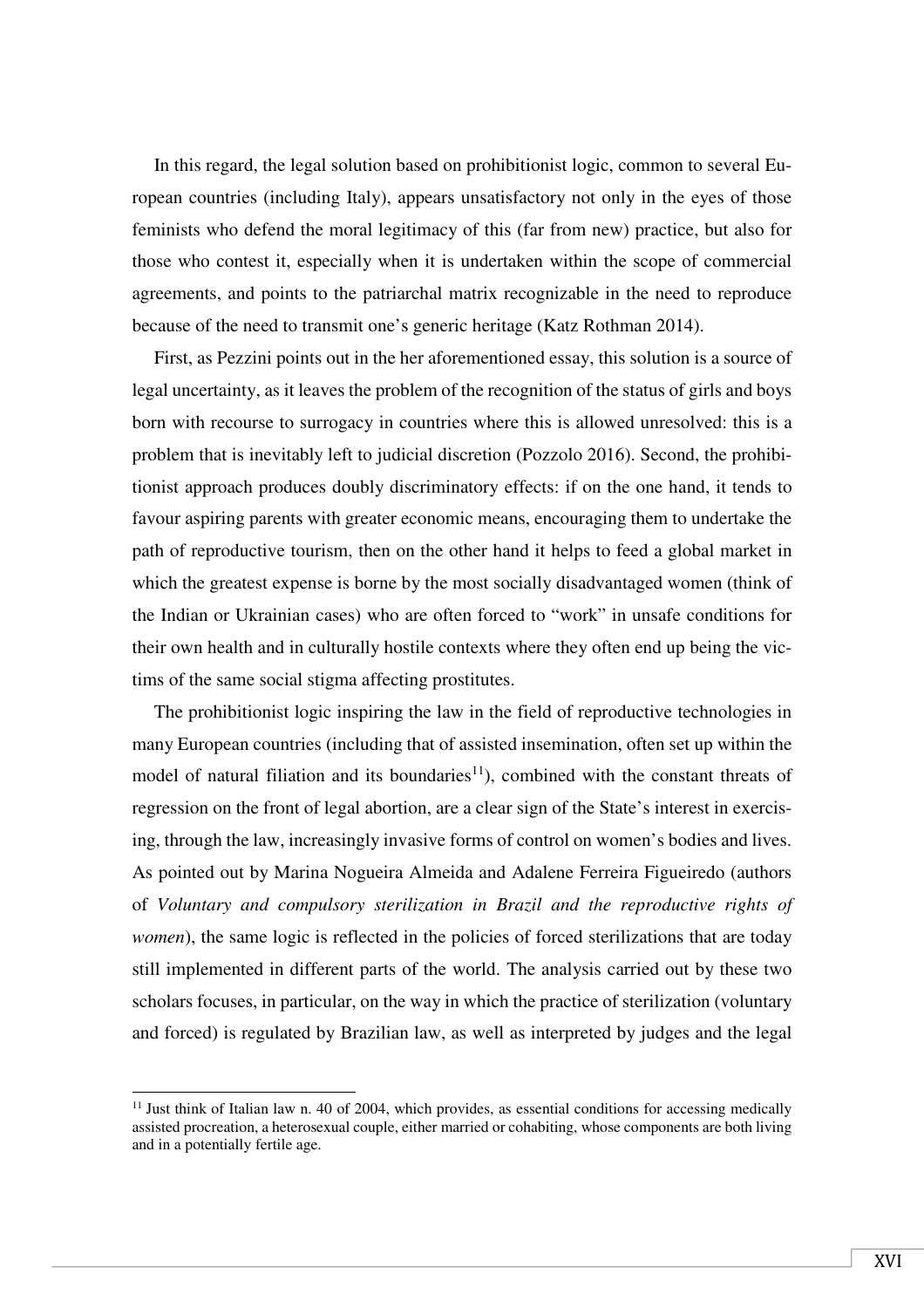doctrine. It is also useful to make us reflect on the varying impact that reproductive technologies can have depending on the social and cultural context of reference, as well as on the different meanings that women themselves attribute to reproductive freedom (Casalini 2011).

### **5. Personal identity, gender, and the law**

The law is a social practice that is also and mainly a linguistic one. Legal language – as has already widely emerged – can be a powerful tool to reallocate advantages and burdens of social cooperation, to "name" injustices, thereby constituting them as such and making them socially recognizable, to rebalance inequalities. But this same language, as we have seen, can also constitute a means of oppression, a vehicle for the transmission and strengthening of patriarchal stereotypes. Among these stereotypes, those related to the construction of personal identity around the male/female dichotomy, understood legally both as sexual identity and as gender identity, that is, as "legal sex of the person" (Neuman Wipfler 2016), stand out. In this respect, the relationship between sex and gender is highly debated and deeply divisive within feminist movements. Historically, the concept of gender, as a social construct, was born in paradigmatic opposition to the concept of sex, as a natural attribute, within a feminist thought that aspired to create a genderless society «in which one's social anatomy is irrelevant to who one is, what one does and whom one makes love» (Rubin 1975, 204). The distinction between sex and gender, as well as the fight against any gender construction, have, however, suffered over time erosion and attacks in different directions.

First, the awareness of the existence, vastness, and relative variety of forms of the phenomenon of intersexuality contributed to abandoning the idea of sexual identity as biologically fixed and binary. There are, in fact, several criteria for the assignment of sex: genetic criteria (46-XX *vs*. 46-XY), criteria that refer to the anatomy of the gonads (ovaries vs. testicles), criteria related to gametes (eggs vs. sperms), criteria related to the anatomy of the genitals, criteria related to the hormones (more testosterone or estrogen), as well as criteria based on secondary sexual characteristics. It is possible, however, that these criteria do not align: some individuals – about 1.7-2% of the human population (Blackless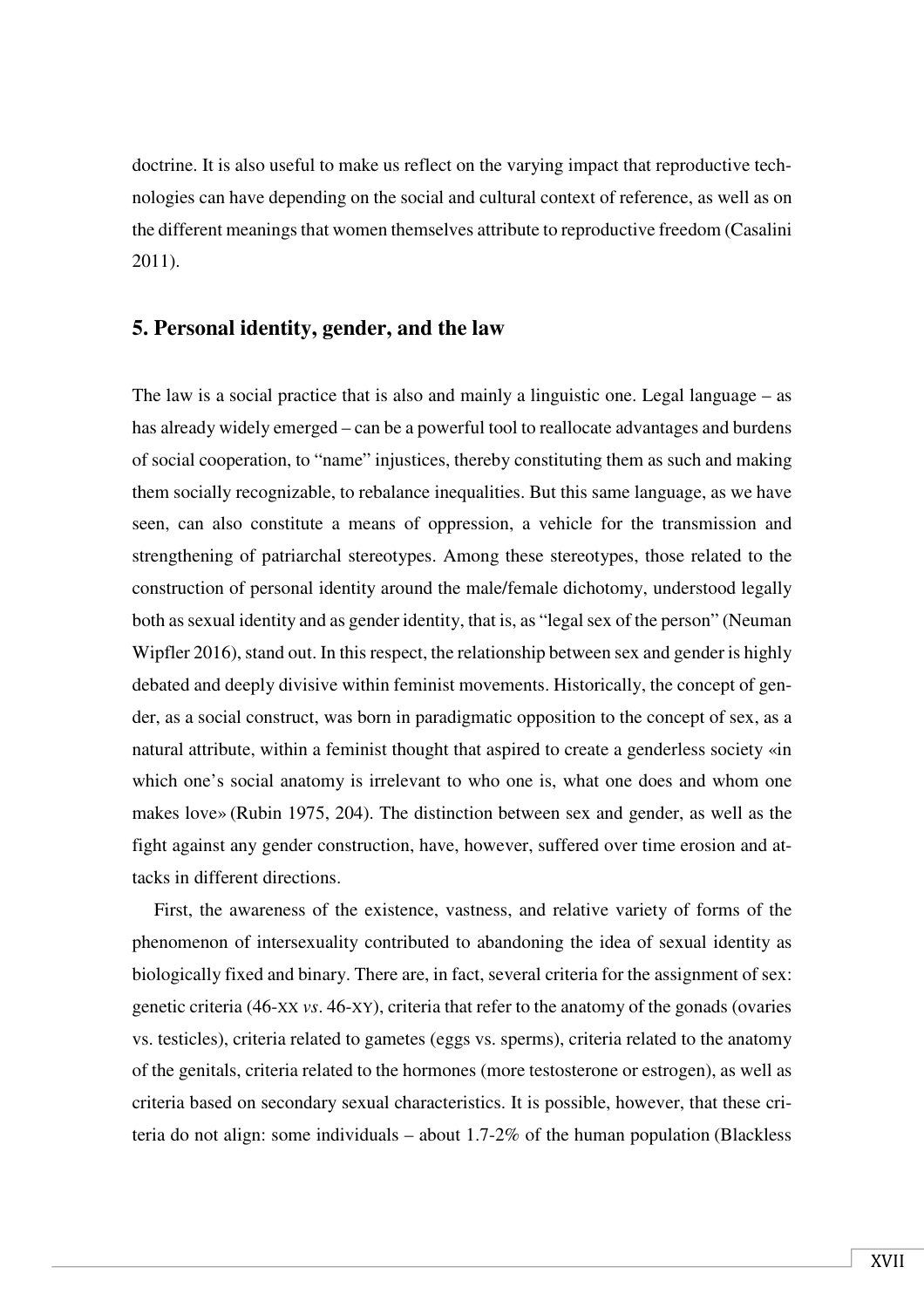*et al.* 2000; Fausto-Sterling 2000) – meet some criteria for the attribution of female or male sex, but not all. In short, sex seems to be an issue of degree or a *cluster concept*: a cluster concept defined by a set of properties for which it is sufficient to satisfy some (but not all) criteria to make the concept applicable (Stone 2007, 44).

Second, some feminist strands began to conceive of gender not as a set of social stereotypes to be fought, but as an element of identity to be reclaimed: gender identity has come to be seen as the personal experience of one's self, one's body, and one's psyche (Tomchin 2013). This claim has sometimes been accompanied by a conceptual overlap between gender identity and sexual identity (especially in the context of so-called difference feminism): sex and gender have come to coincide as a single ingredient constitutive of the female experience. By contrast, at other times gender claims are completely separated from biological sexual identity: hence the proliferation of gender categories that make a claim to recognition (cisgender, transgender, gender fluid, agender, genderqueer) or the idea that the term 'transgender' should be used as *an umbrella term* to designate very different types of individuals who do not recognize themselves in the traditional binary categories of male and female (Amoretti, Vassallo 2016).

The problems relating to the distinction and the relationship between sex and gender are also reflected in the legal framework, albeit in an anomalous way: the law seems to be at the same indifferent and normatively oriented towards them. The law is indifferent insofar as "legal sex" constitutes a legal status attributed on the basis of norms, which in contemporary legal systems often disregard the biological sexual element, although sometimes requiring an adaptation (even though surgery) of the external aspect, the secondary sexual characteristics. The law is normatively oriented insofar as many legal norms presuppose a total identification between sex and gender, according to a typically binary logic that does not admit of deviations. This is particularly true in relation to certain fundamental documents pertaining to an individual's legal identity, such as birth certificates and identity cards. Two contributions collected here are dedicated to the very analysis of the legal regulation of these documents, their conceptual assumptions, and their social effects: one by Lucia Morra and Barbara Pasa, and the other by Ino Kehrer.

In *Nuove identità: una riflessione sull'eguaglianza, a partire dall'atto di nascita/New identities: a reflection on equality, starting from the birth certificate*, Morra and Pasa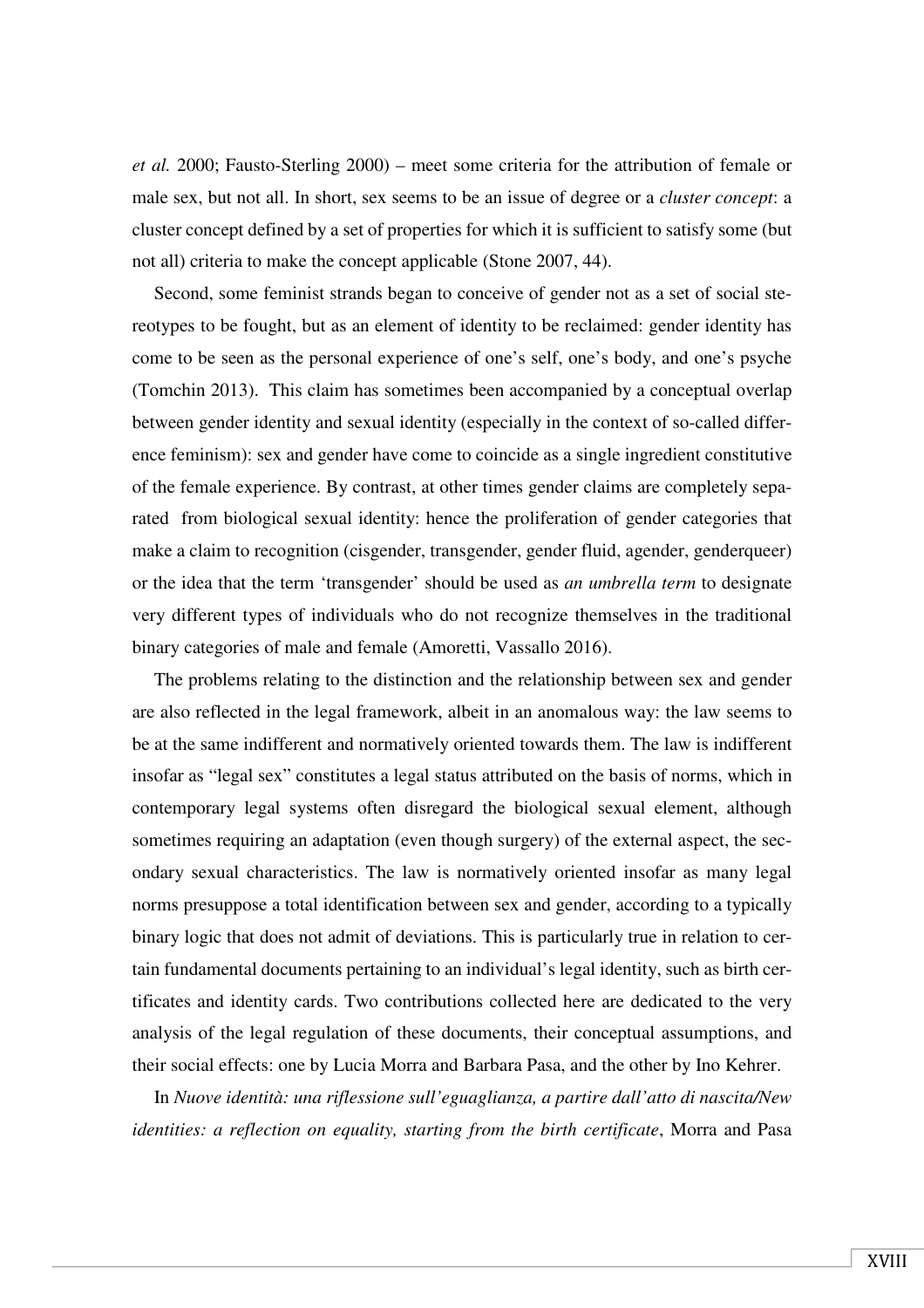bring together legal criticism and philosophy of language to show how, in the current Italian legal system, the very issuing of the birth certificate presupposes not only the assignment of a personal identity according to the masculine/feminine binary code, but also that the birth derives from the natural union (i.e., from the sexual intercourse) between a man and a woman. The authors, through a brief but accurate historical analysis, highlight how this is in line with the traditional function performed by birth certificates and, in general, by identity documents: these documents represent the emblem and the pillar of the modern state that builds «the identity of their subjects in a way functional to its own existence, and in creating these identities it excludes all individuals who are "non-compliant" with respect to the state project». With this primal exclusion, our jurisprudence today finds itself confronted with all the cases in which there is an issue of attributing a status to people who are not born from the sexual union of a man and a woman, but rather, for example, from same-sex subjects or from single individuals through the use of medically assisted procreation techniques. For the authors, the current situation is not only not immutable, but stems from a precise political intention in contrast with European guidelines and, in particular, with European Regulation no. 2016/1191, which rules out the mention of 'mother' and 'father' from the Standard Multilingual Form to certify the birth event.

Kehrer moves along the same lines in *Il diritto alla propria identità oltre alla dicotomia maschile e femminile/The right to one's identity beyond the male and female dichotomy,* which focuses mainly on the attribution of sex according to binary categories in the documents of civil State at the time of birth and on the regulations relating to its subsequent rectification. In particular, the author examines in detail two important European court rulings, one by the German Constitutional Court and one by the Austrian Constitutional Court, which established the incompatibility of their respective regulations on the attribution of sex according to dichotomous criteria with the right to the full development of personal identity (art. 2 Germ. Const.), the right not to be discriminated against (art. 3 Germ. Const.), and the right to have one's private life respected (art. 8 Cedu). As Kehrer points out, the importance of these rulings lies in the affirmation, for the first time in Europe, of «the right of every human being to the free development of their own personal identity and to its faithful representation even outside of a binary sex and gender system».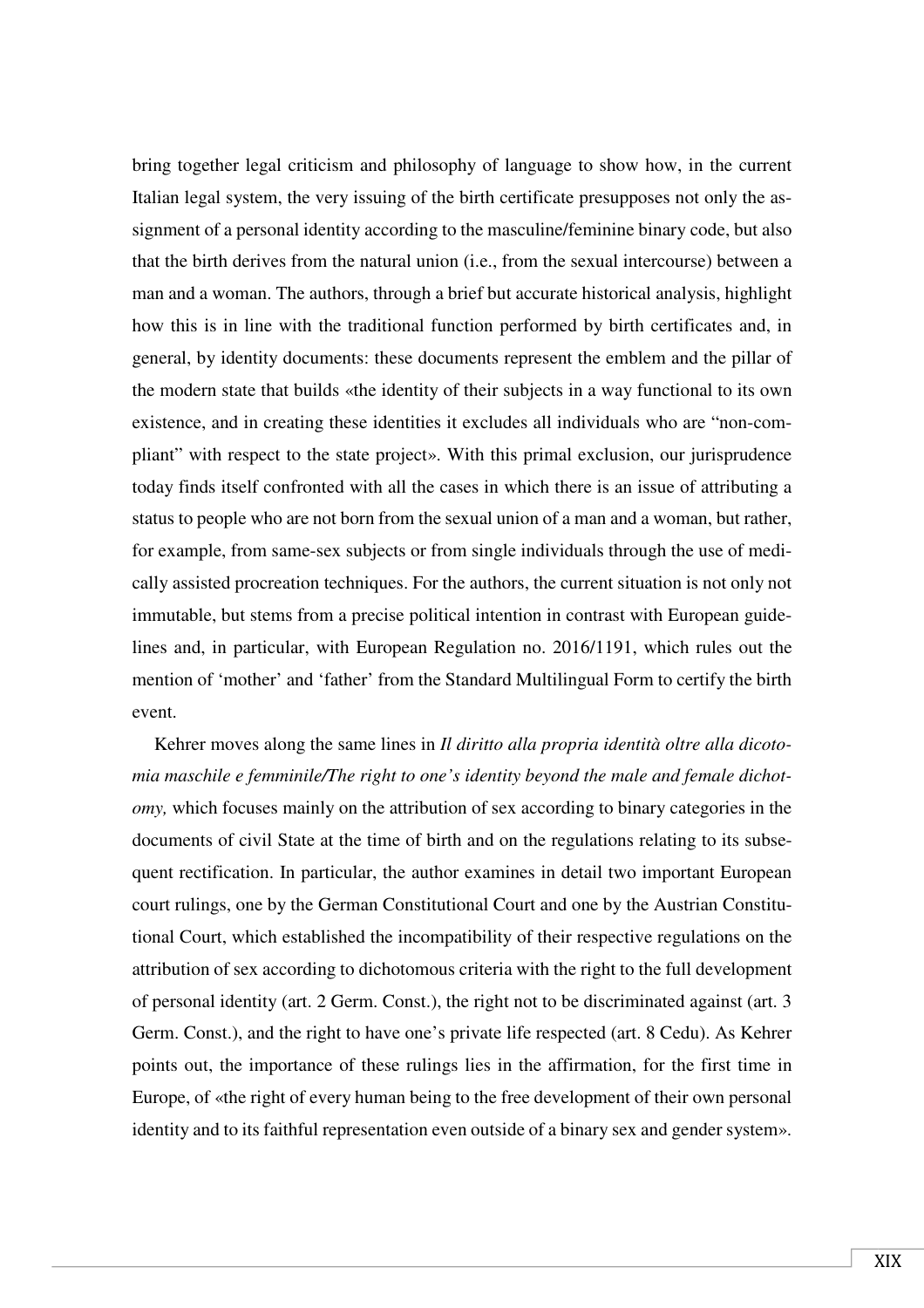This is not about the creation of a third sex, but rather, the «recognition of the existence of a variety of bodies and identities». In short, it is again an issue of naming a reality to make it visible, including it in the space of individual rights. As Kehrer concludes, this is certainly not enough to achieve substantial equality, and care must be taken to ensure that the exercise of options does not become a tool for labelling and social discrimination.

Social discrimination is, in fact, the main problem of people with non-stereotyped sexual and gender identities and/or sexual preferences, and, as it has already emerged, a recurring theme is whether and how the law can counteract this phenomenon. This question is at the center of Magalí Daniela Perez Riedel's essay, *Improper subject: thoughts on discrimination bills and online discrimination against LGBTQI people*, which investigates the question within the Argentinian context. The Argentinian legal system attributes many rights to LGBTQI people<sup>12</sup> – including the right to marry and the right to adopt – but it does not sanction discrimination based on sexual orientation, sexual identity, and gender expression. The author wonders, then, if the introduction of a regulatory change on the issue – a change strongly desired by the national LGBTQI movement –could have significant effects. Through semi-structured interviews with experts and the moderator of an LGBTQI-friendly blog, as well as the analysis of 5,095 comments published on that blog between 2012 and 2015 – years in which many legal regulations protecting LGBTQI rights were issued – Perez Riedel examines the dynamics of online violence, highlighting the strategies of attack against LGBTQI people, and in particular, their frequent appeal to religious arguments. The author concludes that an anti-discriminatory laws could have a strong symbolic value, but would not produce consistent effects in the short term: in her opinion, other interventions would be necessary, which, however, pose delicate problems with respect to the right to the free expression of one's thought.

The problem of the effectiveness of legal tools in combating discrimination returns in Andrea Gratteri's essay, *Candidature di genere come provvedimento per le pari opportunità: la prima applicazione della legge n. 165 del 2017/Gendered candidatures as a measure for equal opportunities: the first application of Law no. 165 of 2017*, which symbolically closes the circle of this issue dedicated to the relationship between gender

<sup>12</sup> As known, the acronym stands for *Lesbian, Gay, Bisexual, Transgender, Queer, Intersex*.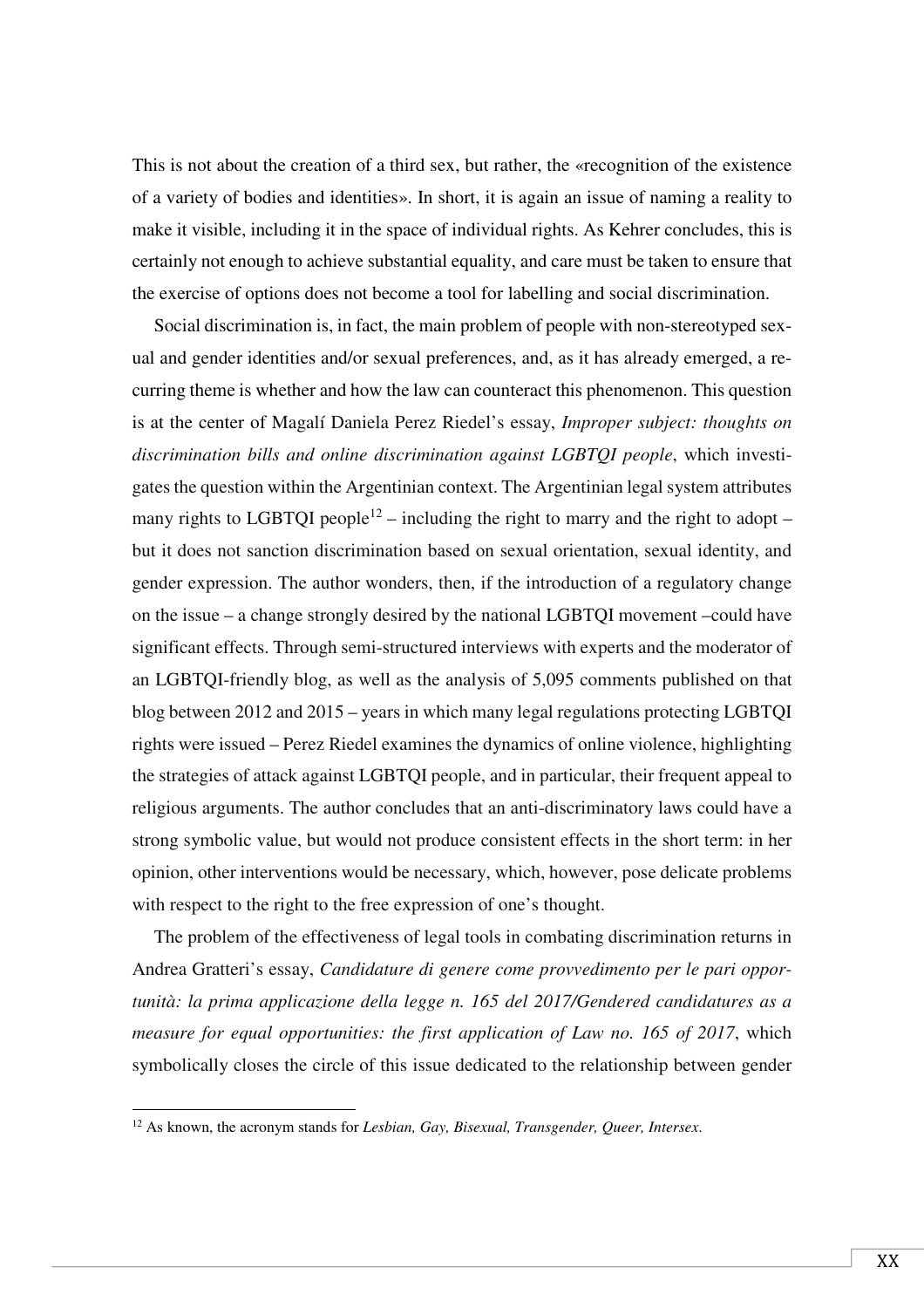equality and the law. As has already emerged from the first essay published here by Lucia Re, the topic of political representation and the institutional involvement of women is, in fact, a central hub of the feminist debate. With regard to this issue, the effectiveness and political adequacy of positive actions aimed at increasing the representation of women within the institutions is, of course, central. Starting from Article 51 of the Italian Constitution, which – following the 2003 reform – provides for the promotion of equal opportunities between men and women, Gratteri examines the electoral laws that, at least on paper, should have implemented this constitutional principle, focusing mainly on the last electoral law, No. 165/2017. In particular, the author analyses the answers and the elusive techniques implemented by the political parties, showing how the need to respect quotas when presenting the list of candidates determined an adaptive behaviour, which overall resulted in an emblematic levelling around the minimum threshold. Despite the resistance by the political groups, empirical data show that the effects of law no. 165 were still positive: the «rule of the 40% of candidatures resulted into about 35% of women elected to Parliament», the highest figure ever recorded in Italian history. Gratteri points out, however, that this quota was not evenly distributed among the various political parties: it was not just the smaller parties who had difficulty meeting the gender quotas because of the fewer seats in Parliament available to them and because the ruling class is typically male, but also some larger groups systematically adopted elusive techniques. In short, once again, it emerges that the law can do a lot, but not everything.

In the background, of course, remains the question of whether such measures are politically appropriate. Of course, if we think that the law is patriarchal not because of its essence but because it is produced by men for men, the parliamentary participation of women appears as a precondition for its reform in an egalitarian sense. However, electing women does not guarantee such an effect at all, as demonstrated by many of the Italian parliamentarians, whose political opinions manifest oppressive gender stereotypes. Furthermore, if these measures aim to include women, they risk excluding all those subjects who do not have stereotypical sexual or gender identities: although we are talking about gender quotas, they are in fact sexual quotas, in conformity with the already noted legal tendency to identify gender and sex according to a binary and immutable code.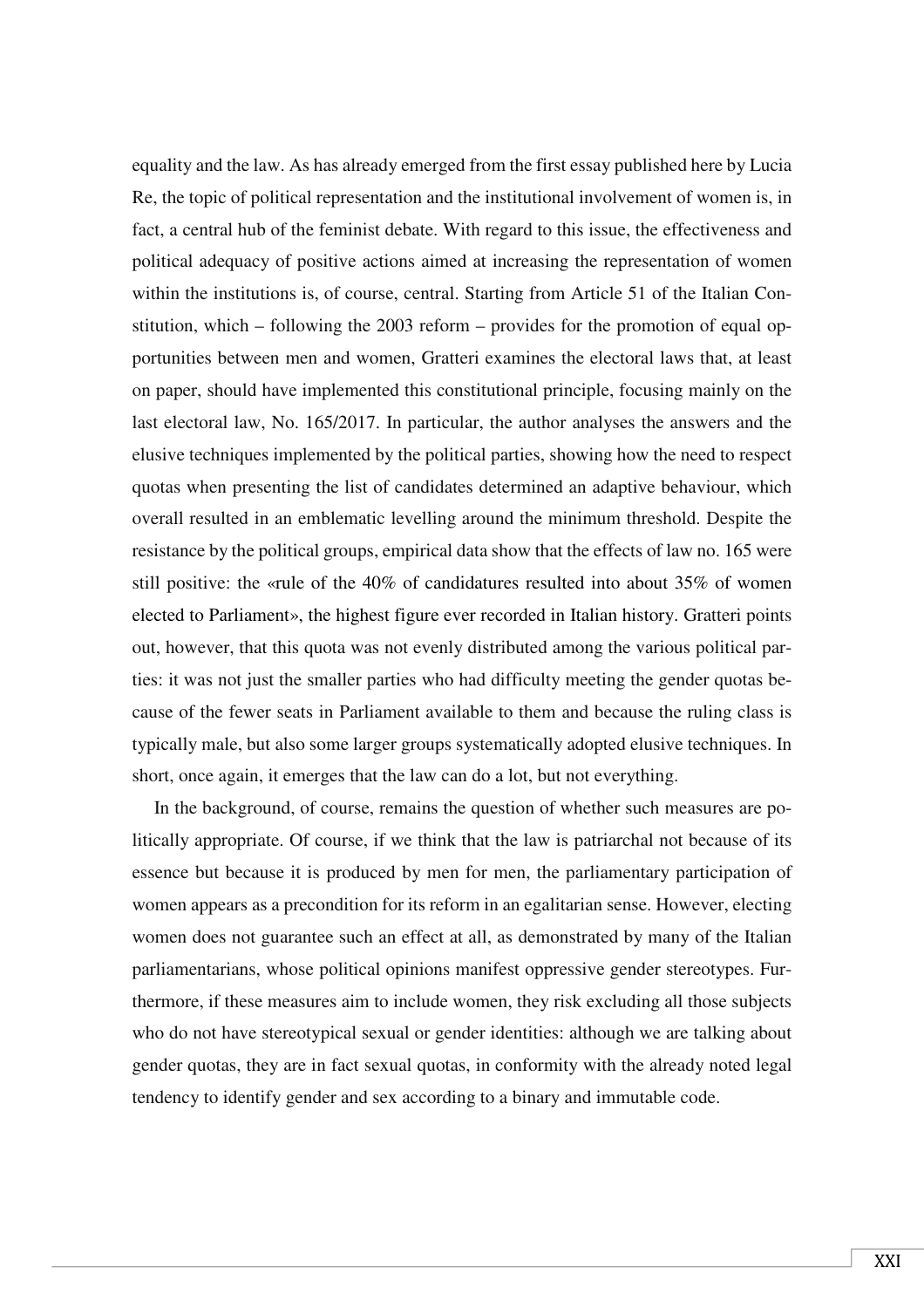## **6. Conclusion: with or without the law?**

The law is a technique of social control, a coercive instrument, a form of legitimization of physical force. But the law is also the space of subjective rights, of recognition, and protection. This dual nature of the law is inescapable because it is about two sides of the same coin: the law protects the rights of some by imposing obligations on others, and by so doing, it exerts its coercive power on others. This dual nature is at the origin of the ambivalent attitude of feminist movements with respect to the law and any legal claim must confront this dual nature.

Whatever thesis one endorses with regard to the relationship between feminism and the law, a conclusion that can certainly be drawn from the contributions collected here is that the criticism of the law, the deconstruction of legal categories, represents a fundamental and indispensable moment for feminist thought. One can be pessimistic about the effectiveness of the law in reforming social reality, but one cannot simply ignore the law, because it is a social practice that, together with others, builds our identity, the perception of ourselves and of others, and our normative categories. This issue certainly testifies to the interest of feminist thought in the legal phenomenon and, alongside detailed criticism, also proposes some specific solutions, which – while not constituting the panacea of all evil – nevertheless open new spaces for reflection and contributes to the advancement of the studies on the subject.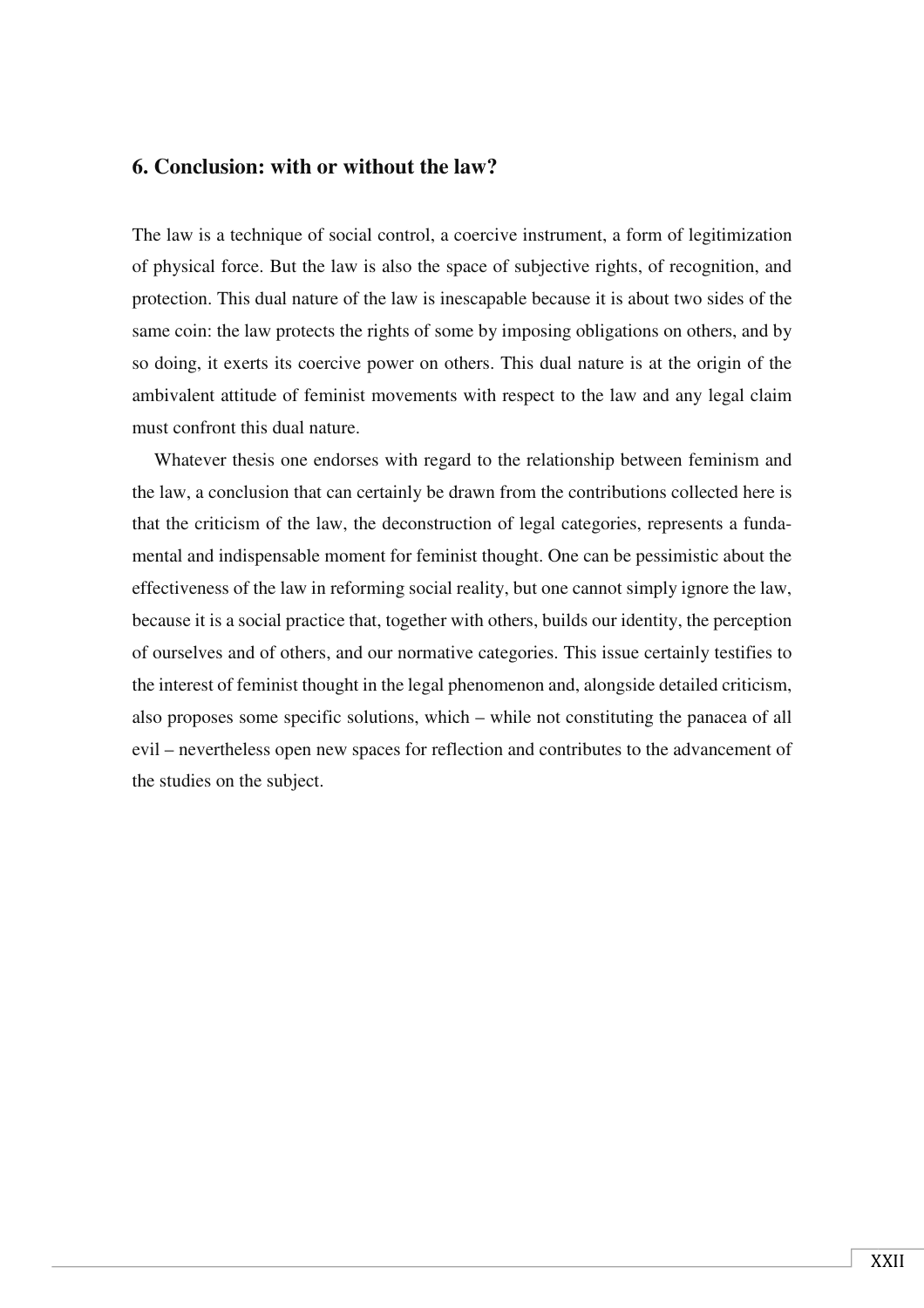#### **References**

Abbatecola, E. (2018), *Trans-migrazioni. Lavoro, sfruttamento e violenza di genere nei mercati globali del sesso*, Torino, Rosenberg & Sellier.

Abbatecola, E. and Stagi, L. (2015), *L'eteronormatività tra costruzione e riproduzione*, in «AG. About Gender. Rivista internazionale di studi di genere», vol. 4, n. 7, pp. I-XXI.

Allen, H. (1987), *Justice Unbalanced,* Milton Keynes, Open University Press.

Amoretti, M.C. and Vassallo, N. (2016), "Against Sex and Gender Dualism in Gender-Specific Medicine", in Mäki, U., Votsis, I., Ruphy, S. and Schurz, G. (eds.), *Recent Developments in the Philosophy of Science: EPSA13 Helsinki*, Dordrecht, Springer, pp. 357- 367.

Arruzza, C., Bhattacharya, T. and Fraser, N. (2019), *Feminism for the 99 Percent. A Manifesto*, New York, London, Verso.

Bello, B.G. and Mancini, L. (eds.) (2016), *Intersectionality, Law and Society,* in «Sociologia del diritto», n. 2 (special issue).

Bernardini, M.G. and Giolo, O. (2014), *Il "parametro mobile". Note sul rapporto tra uguaglianza e differenze*, in «Filosofia politica», 3, pp. 505-520.

Bernini, L. (2017), *Le teorie queer. Un'introduzione*, Milano, Mimesis.

Blackless, M. *et al.* (2000), *How sexually dimorphic are we?*, in «American Journal of Human Biology», 12, pp. 151-166.

Bobbio, N. (1992), *L'età dei diritti*, Torino, Einuadi.

Bourdieu, P. (1998), *La domination masculine*, Paris, Éditions du Seuil.

Fausto-Sterling, A. (2000), *Sexing the body: Gender politics and the construction of sexuality*, New York, Basic Books.

Casadei, Th. (2017), *Diritto e (dis)parità. Dalla discriminazione di genere alla democrazia paritaria*, Roma, Aracne.

Casadei, Th. (ed.) (2015), *Donne, diritto, diritti. Prospettive del giusfemminismo*, Torino, Giappichelli.

Casalini, B. (2018), *Il femminismo e le sfide del neoliberismo. Postfemminismo, sessismo, politiche della cura*, Roma, IF Press.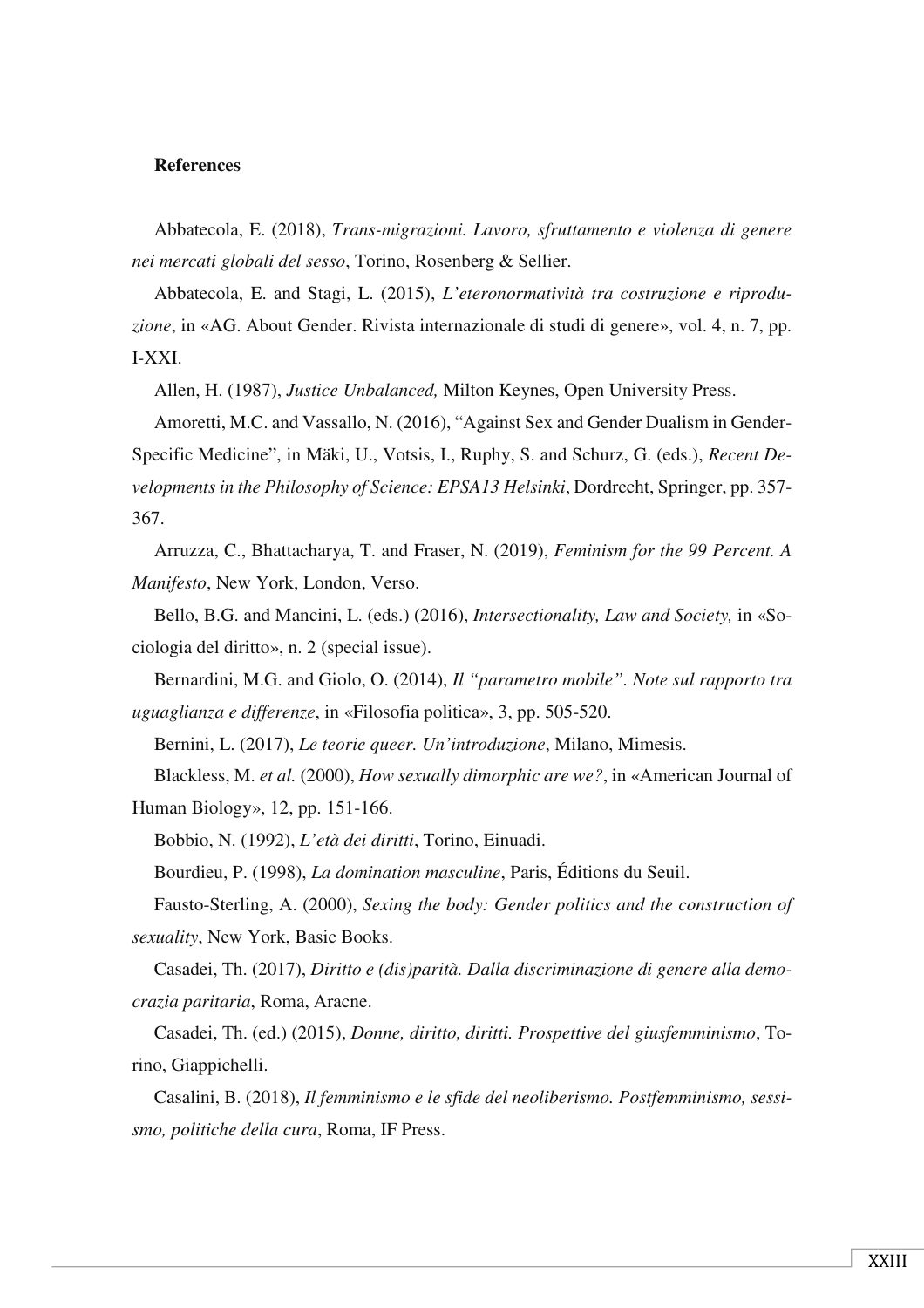Casalini, B. (2011), *Libere di scegliere? Patriarcato, libertà e autonomia in una prospettiva di genere*, «Etica & Politica», vol. 13, n. 2, pp. 329-364.

Corea, G. (1979), *The Mother Machine: Reproductive Technologies from Artificial Insemination to Artificial Wombs*, New York, Harper and Row.

Crenshaw, K.W. (1991), *Mapping the Margins. Intersectionality, identity politics, and violence against women of colour*, in «Stanford Law Review», vol. 43, n. 6, pp. 1241- 1299.

Crompton R. (1999), *Restructuring Gender Relations and Employment: the Decline of the Male Breadwinner*, Oxford, Oxford University Press.

Dini, T. and Tarantino, S. (eds.) (2014), *Femminismo e neoliberalismo. Libertà femminile versus imprenditoria di sé e precarietà*, Roma, Natan.

Facchi, A. (2012). *A partire dall'eguaglianza. Un percorso nel pensiero femminista sul diritto*, in «AG. About Gender. Rivista internazionale di studi di genere», 1, pp. 118- 150.

Eisenstein, H. (2009), *Feminism Seduced. How Global Elites use women's labor and ideas to exploit the world*, Boulder, London, Paradigm Publisher.

Fanlo Cortés, I. (2017), *Derechos reproductivos y libertad de las mujeres. Observaciones sobre el debate feminista*, in «Revista de derecho privado», vol. 32, pp. 29-52.

Fanlo Cortés, I. (2015), *Congedi genitoriali, politiche del diritto e diseguaglianze di genere. Riflessioni sul caso italiano nel quadro europeo*, in «Diritto e questioni pubbliche», vol. 16, n. 2, pp. 36-54.

Faralli, C. (2012), Women's studies *e filosofia del diritto*, in «Rivista di filosofia del diritto», 2, pp. 297-312.

Firestone, S. (1970), *Dialectic of Sex*, *The Case for Feminist Revolution,* Morrow Quill Paperbacks, New York.

Foucault, M. (1977), *Microfisica del potere. Interventi politici*, Torino, Einaudi.

Fraser, N. (2013), *Fortunes of Feminism. From state-managed capitalism to neoliberal crisis*, London, Verso, kindle edition.

Frug, M.J. (1992), *Postmodern Legal Feminism*, New York, Routledge.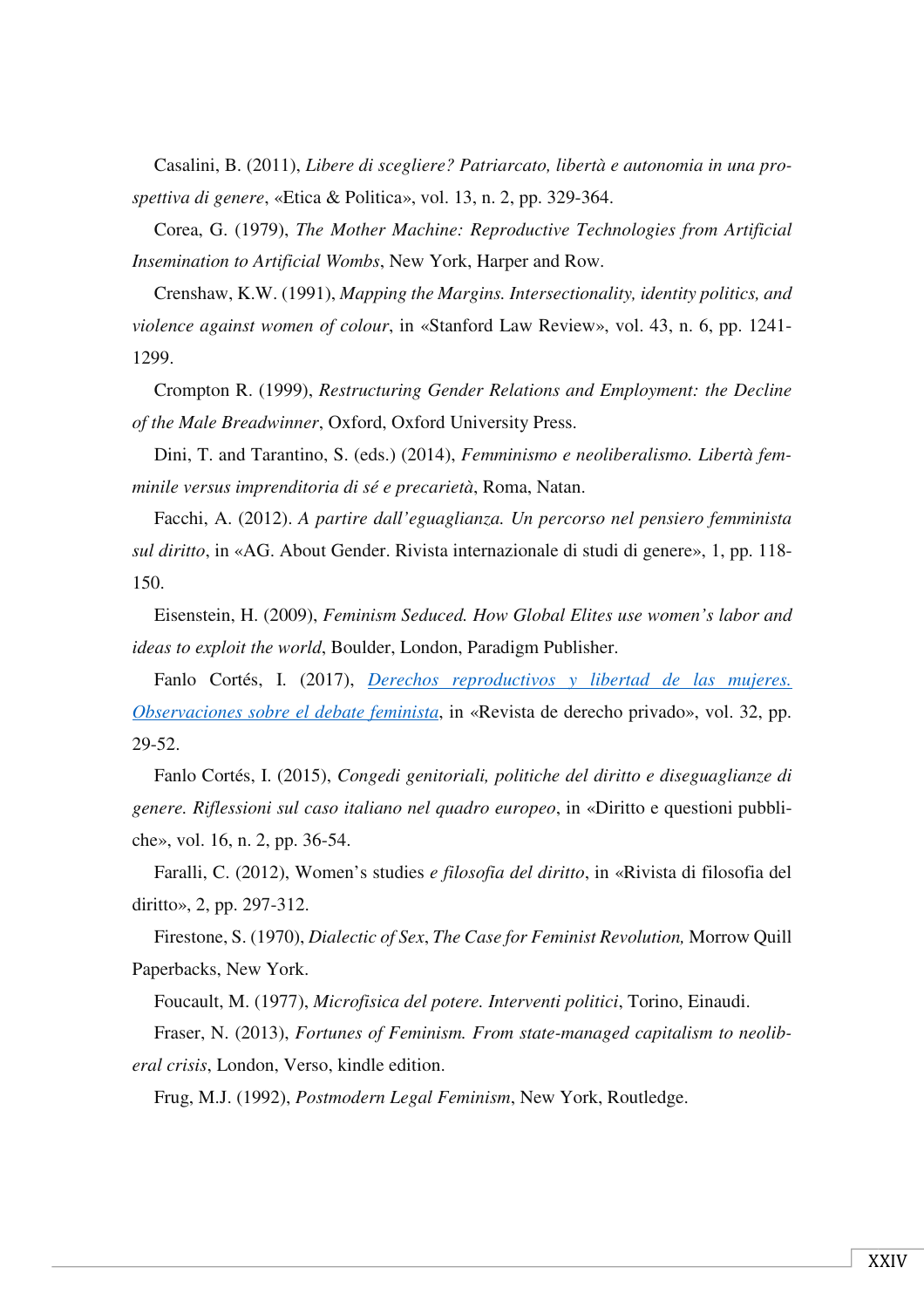Gianformaggio, L. (2005), *Eguaglianza, donne, diritto*, edited by Facchi, A., Faralli, C. and Pitch, T., Bologna, Il Mulino.

Gilligan, C. (1982), *In A Different Voice. Psychological Theory and Women's Development*, Cambridge (MA.), Harvard University Press.

Giolo, O. (2015), *Oltre la critica. Appunti per una contemporanea teoria femminista del diritto*, in «Diritto & questioni pubbliche», vol. 15, pp. 63-81.

Katz Rothman, B. (2014), *The Legacy of Patriarchy as Context for Surrogacy. Or Why Are We Quibbling Over This?*, in «The American Journal of Bioethics», vol. 14, n. 5, pp. 36-37.

Loretoni, A. (2002), "Stato di diritto e differenza di genere", in Costa, P. and Zolo, D. (eds.), *Lo Stato di diritto. Storia, teorie e critica*, Milano, Feltrinelli, pp. 406-423.

Lonzi, C. (1978), "Sessualità femminile e aborto", in Ead., *Sputiamo su Hegel e altri scritti*, in *Scritti di Rivolta Femminile*.

MacPherson, C.B. (1967), *The Political Theory of Possessive Individualism: from Hobbes to Locke*, Oxford, Oxford University Press.

MacKenzie, C., Stoljar, N. (eds.) (2000), *Relation Autonomy. Feminist Perspectives on Autonomy, Agency, and the Social Self*, New York-Oxford, Oxford University Press.

MacKinnon, C.A. (1994), *Rape, Genocide and Women's Human Rights*, in «Harvard Women's Law Journal», vol. 17, pp. 5-16.

MacKinnon, C.A. (1989), *Toward a Feminist Theory of the State*, Cambridge (MA.), Harvard University Press.

MacKinnon, C.A. (1986), *Sexual Harassment: its first decade in Court*, in Ead., *Feminism* Unmodified, Cambridge (MA.), Harvard University Press, 1987, pp. 103-116.

MacKinnon, C.A. (1983), *Marxism, Method, and the State: Toward Feminist Jurisprudence*, in «Signs», vol. 8, n. 4, pp. 635-658.

McRobbie, A. (2011), *Beyond Post-Feminism*, in «Public Policy Research», vol. 18, n. 3, pp. 179-184.

McRobbie, A. (2009), *The Aftermath of Feminism. Gender, Culture and Social Change*, London, Sage.

Minda, G. (1997) *Postmodern Legal Movements*, New York U.P. New York.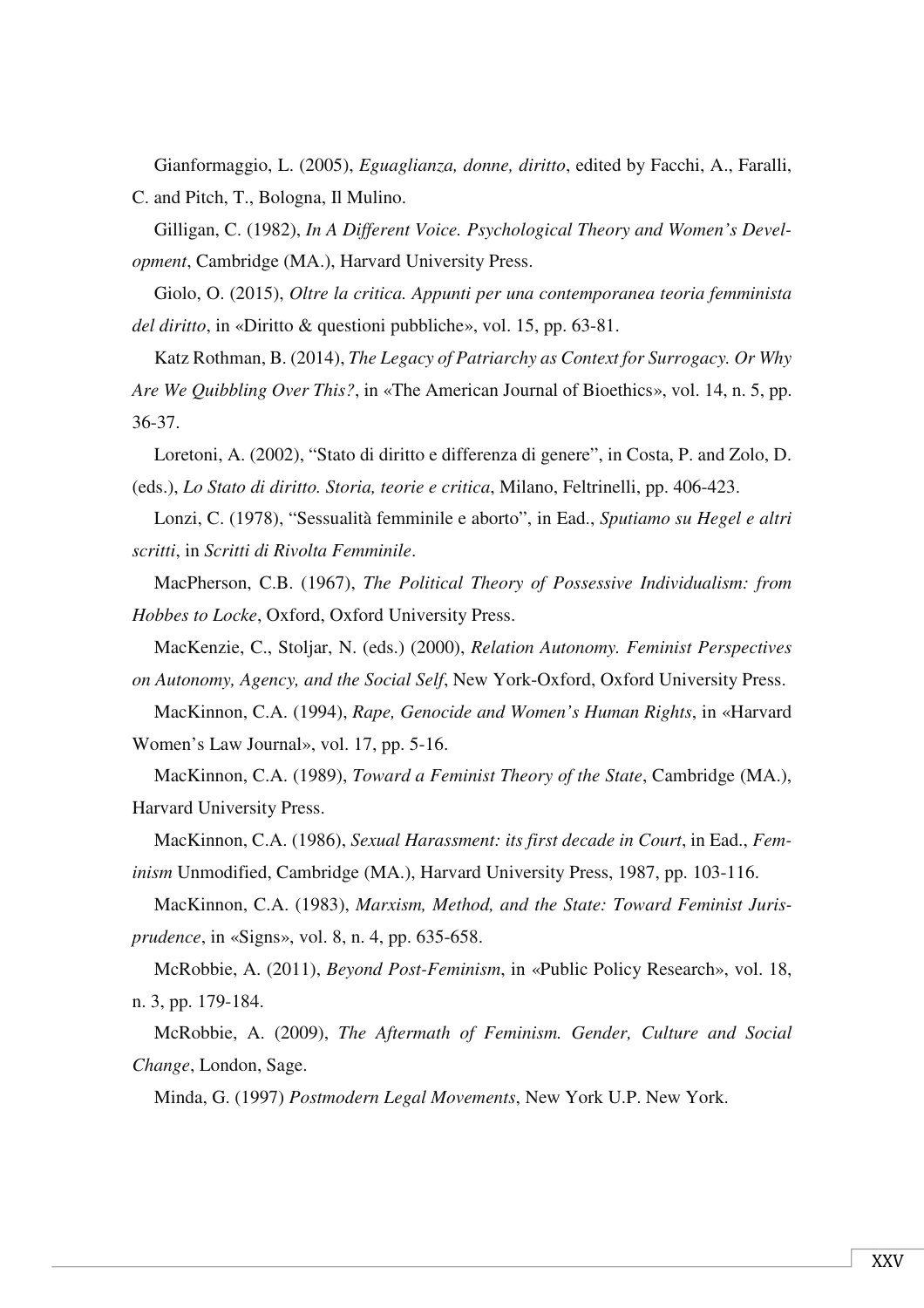Minow, M. (1990) *Making All the Difference: Inclusion, Exclusion and American Law*, Ithaca.

Muraro L. (1989), *Testo per ragionare insieme sulla possibile depenalizzazione dell'aborto,* Libreria delle donne, Milano.

Neuman Wipfler, A.J. (2016), *Identity Crisis: The Limitations of Expanding Government Recognition of Gender Identity and the Possibility of Genderless Identity Documents*, in «Harward Women's Law Journal», vol. 39, pp. 491-554.

Nussbaum, M. (1999), *Sex and Social Justice*, New York, Oxford University Press.

Olsen, F. (1990), *Feminism and Critical Legal Theory: An American Perspective*, in «International Journal of the Sociology of Law», vol. 18, pp. 199-215

Orloff A.S. (2008), *Should Feminists Aim for Gender Symmetry? Why a dual earner/dual caregiver society is not every feminist's utopia*, in Gornick, J.C. and Meyer, M.K. (eds.), *Gender Equality. Transforming Family Divisions of Labor*, New York, Verso, pp. 129-160.

Parolari, P. (2014), *La violenza contro le donne come questione (trans)culturale. Osservazioni sulla Convenzione di Istanbul*, in «Diritto e questioni pubbliche», vol. 14, pp. 859-890.

Pateman, C. (1988), *The Sexual Contract*, Stanford (CA.), Stanford University Press. Pitch, T. (2016), *Editoriale*, in «Studi sulla questione criminale», n. 2, pp. 7-8

Pitch, T. (2008), "La libertà femminile può passare per i diritti", in Buttarelli, A. and Giardini, F. (eds.), *Il pensiero dell'esperienza*, Milano, Baldini Castoldi Dalai, pp. 275- 296.

Pitch, T. (1998), *Un diritto per due*. *La costruzione giuridica di genere, sesso e sessualità*, Milano, Il Saggiatore.

Poggi, F. (2017), *Violenza di genere e Convenzione di Istanbul: un'analisi concettuale*, in «Diritti umani e diritto internazionale», I, 2017, pp. 51-75.

Poggi, F. (2016), "Che genere di diritto? Un'analisi concettuale delle diseguaglianze giuridiche di genere", in Giolo, O. and Pastore, B. (eds.), *Diritto, potere e ragione nel pensiero di Letizia Gianformaggio*, Napoli, Jovene, pp. 43-64.